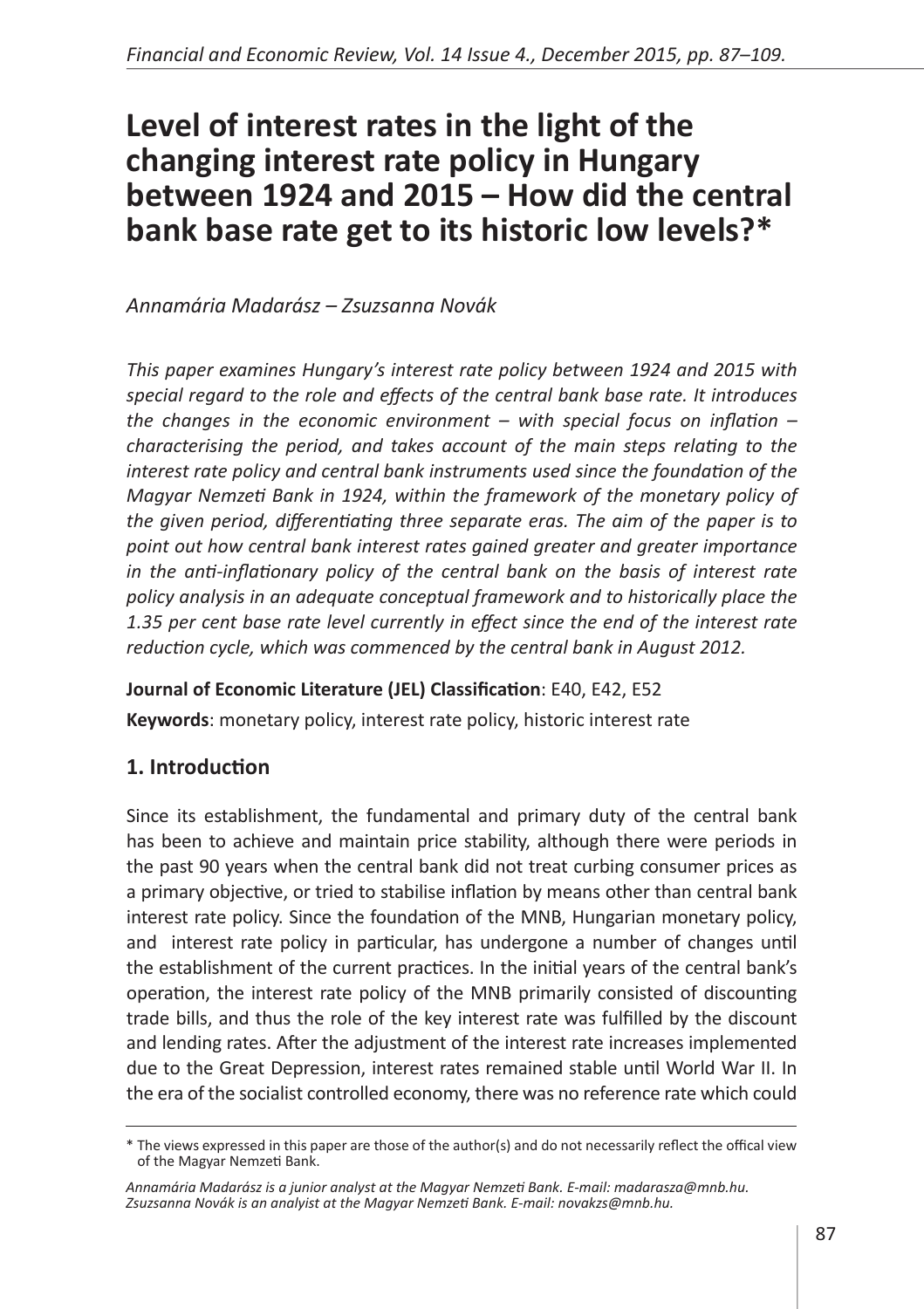have been referred to as the central bank base rate, nor was there an independent monetary policy. Until the introduction of the two-tier banking system, in the absence of the central bank base rate, Hungary was characterised by a wide range of reference rates. Although the central bank determined lending rates for enterprises on an ad-hoc basis, in addition to those the statutory interest rates fixed by the state also played a significant role. There has been a single central bank base rate since 1987, determined by the MNB, although since the introduction of the two-tier banking system the main policy instrument has changed several times.

In past years, domestic monetary policy has faced a low global inflation environment, decreasing inflation expectations and predominantly downside risks to inflation. Under such conditions, in order to meet the inflation target, the Magyar Nemzeti Bank has pursued an expansive monetary policy since 2012. In March 2015, the central bank restarted the two-year easing cycle commenced in 2012 and then ended this cycle in July. Consequently, the key policy rate – subject to the methodological constraints of comparability – reached a level of 1.35 per cent, the lowest rate recorded in the MNB's 90-year history.<sup>1</sup>

# **2. Central bank rates and inflation between 1924 and 1947**

The Magyar Nemzeti Bank was legally established on 26 April 1924 with the entry into force of Act V of 1924 on its foundation and patent. The *establishment of the independent central bank* was a precondition for the League of Nations loan, disbursed for the post-war reconstruction and economic stabilisation; the MNB was entrusted with the management of this loan, together with the management of the state accounts and the outstanding government debt. As part of the measures aimed at stabilising the economy, the MNB tied the exchange rate of the national legal tender to the British pound, which was based on the gold standard in 1925, and thus the crown – and then from 1926 the pengő – was also based on the gold standard (*MNB 2002*). In addition to the *creation and maintenance of the stability of the national legal tender,* the duties of the central bank included the regulation of the money and credit supply, and in particular the interest charged by commercial banks, using monetary instruments. Within the framework of its credit policy the central bank primarily applied the discounting of trade bills<sup>2</sup> as a monetary policy instrument, and thus the *discount and the lombard lending rates*<sup>3</sup> served as key interest rates (*Botos 1999:41*). In the current terminology,

<sup>1</sup> This paper is based on the working paper of Annamária Madarász and Zsuzsanna Novák entitled "Hungarian base rate at its historic low".

<sup>&</sup>lt;sup>2</sup> The central bank undertook the discounting of the non-trade bills, i.e. the so-called finance bills only in specific cases, but not only financial institutions were permitted to submit trade bills to the central bank for discounting (but also a certain circle of companies). From 1925 its lending activity was supplemented with the discounting of warehouse receipts and loans secured by lien.

<sup>&</sup>lt;sup>3</sup> The discount rate was applicable to bills, warehouse warrants and securities with maturities less than 92 days, while lombard lending rates were used for lombard loans secured by government funds, treasury bills and royal state savings certificates.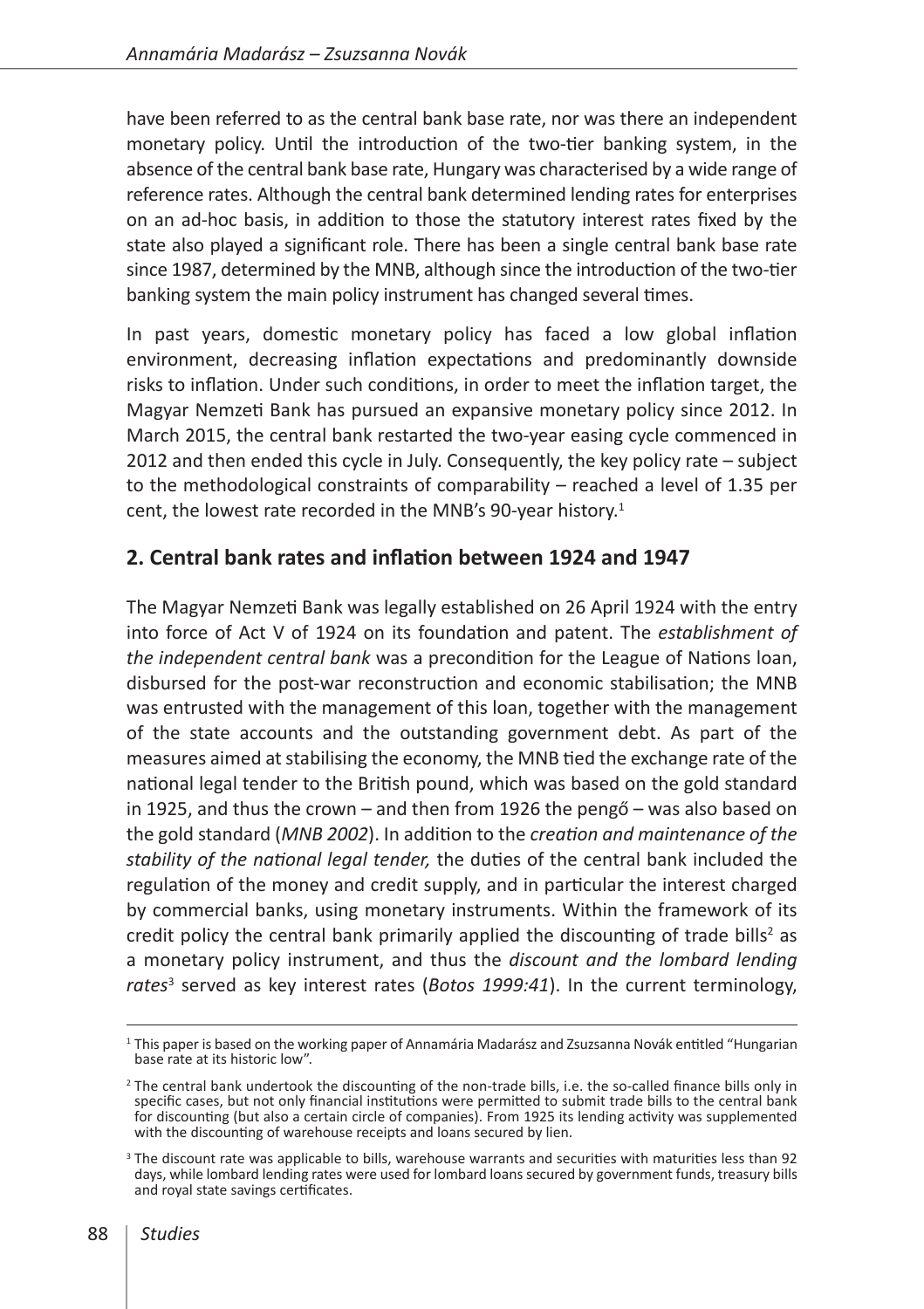these interest rates are the equivalents of the interest rate on the central bank's collateralised loans. However, the interest rate policy of the commercial banks was delimited, in addition to the central bank's interest rate decisions, also by the so-called Interbank Agreements, in force since 1919 (which were preceded by a cartel-type agreement in 1908), concluded by highly capitalised banks and savings banks in order to control the business conditions, primarily the deposit rates and in general the benefits provided to customers.

From its establishment until the Great Depression of 1929–1933, starting from interest rate levels of 10–12 per cent<sup>4</sup> the MNB *continuously reduced the interest rate in order to stimulate lending* (*Figure 1*). The first years of economic stabilisation were characterised by enormous demand for money due to public charges increased as a result of the central bank regulation prohibiting the direct financing of the general government and the measures taken in order to balance the budget, and overall due to the financing requirement of the capital investments necessary for the reconstruction of the economy. Thus, in 1924, in view of the unrealistic market level of interest rates that developed in the economy, the central bank increased the discount rate. Within the framework of the interest rate control, which proved effectual only to a limited extent, with this signal the central bank wanted to warn the respective economic agents to reduce the credit applications. Finally, no quantity limit was introduced for lending, and thanks to the international recognition of the crown and the easing of the exchange controls, enterprises also had the opportunity to take foreign short-term loans. As a result of the strengthening of the confidence in the crown, the Magyar Nemzeti Bank increased its gold reserves several fold within one year, permitting a gradual reduction of interest rates. During the interest rate cuts, which commenced in 1925, the central bank took into consideration the fact that for some of the industries the interest rate of the foreign loans exceeded the level under which they could have pursued a profitable business, and thus it gradually reduced its own discount rate below the foreign level of interest rates available for Hungarian towns and counties. In 1926, the interest rate of the League of Nations loan was 7.5 per cent, while the towns and counties could borrow at 7 per cent from abroad, thus the central bank decided to reduce the interest rate level to 6 per cent (*MNB 1925–1947*). The central bank made efforts to ensure that the financial institutions extended the loans they received with the lowest possible spread. Accordingly in 1926 amongst other things, the credit department of the central bank prescribed that financial institutions dealing with it may lend at a maximum interest rate of 14 per cent. In autumn 1928 and in the middle of the Great Depression of 1929–1933, the central bank decided – similarly to most of the European countries – to raise the interest rate temporarily, in view of the soaring bill circulation and the

<sup>4</sup> The Magyar Nemzeti Bank essentially inherited the initial interest rate level from its predecessor institution, i.e. the Royal Hungarian State Bank. In July 1923, as a result of the almost 40 per cent depreciation of the crown and nearly 50 per cent price increase, the Royal Hungarian State Bank temporarily increased the discount rate from 12 per cent to 18 per cent before the economic stabilisation (*Royal Hungarian State Bank 1924*). For the sake of comparison it should be noted that between 1901 and 1918 the Austro-Hungarian Bank applied interest rates of 4-8 per cent (*Popovics 1926*).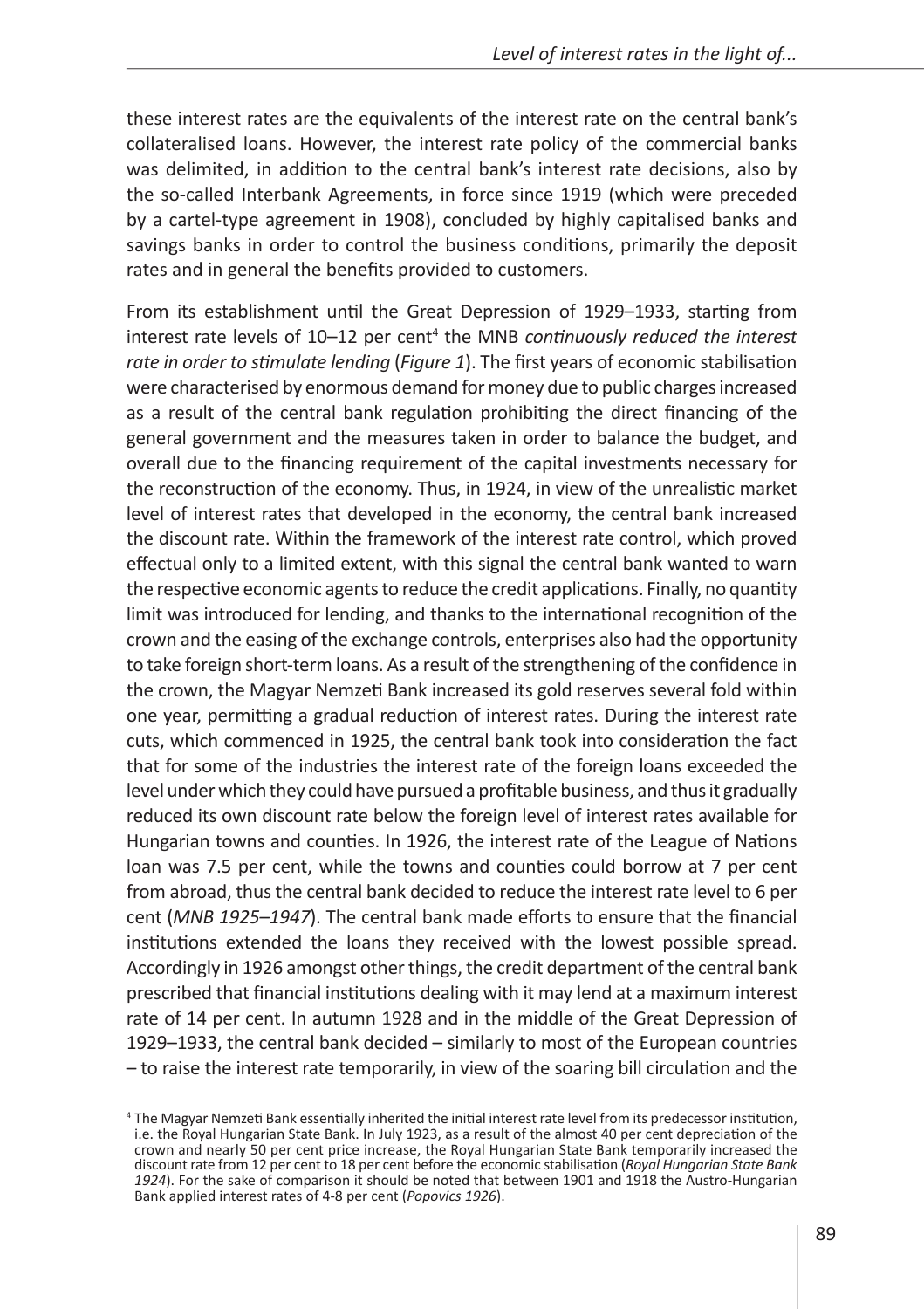

demand for foreign currency resulting from the general disturbances of the money and capital markets and the flight of foreign capital, which interrupted the gradual decrease in interest rates (*MNB 1925–1947*).

During this period, the *change in the base rate* was primarily motivated by the volume of bill circulation and lombard loans drawn down in the domestic economy, while in view of the interest rate level relative to the foreign sector it was driven by the inflow of the foreign short-term speculative loans and the purpose of influencing gold reserves. Starting from the 1920s, both the discounted bill portfolio and the mortgage bond portfolio of the economy significantly expanded, but they were hampered – particularly the mortgage market – by the Great Depression of 1929–1933, followed by a financial crisis and credit crunch, which led to the temporary restriction of domestic payments and the suspension of stock exchange trading. After the crisis, until the end of World War II, the Hungarian economy was characterised by stable and relatively low interest rates – the lowest central bank interest rate was 3 per cent.

At the time when the central bank was established, the *exchange rate policy was characterised by centralised and controlled foreign currency management;*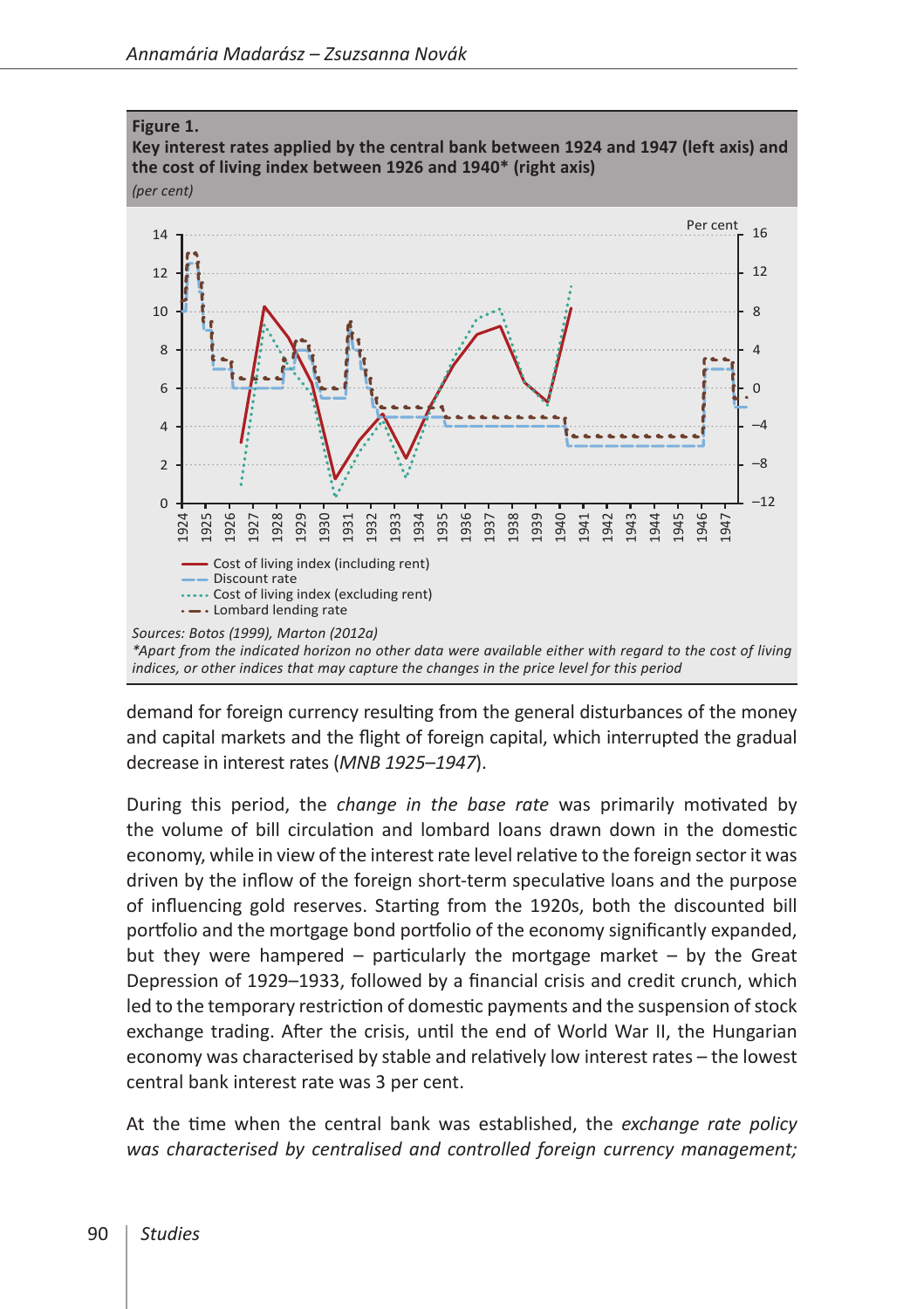however the control was gradually eased, and finally in 1925 the government – at the central bank's initiative – fully authorised the free payment turnover with foreign entities. However, the increasing indebtedness of the country represented a bigger and bigger problem, until the Great Depression posed the risk of state bankruptcy. In order to prevent this, the interest rate increase was accompanied by strict restrictions in the area of foreign currency management. In mid-1931, controlled foreign currency turnover was once again centralised in one hand, i.e. within the MNB's competence, and this regime survived several decades (*Botos 1999*).

The *change in the price level* was essentially determined by the underlying cover of the legal tender, as was usually the case in the gold standard-based monetary systems, and the central bank's interest rate policy only indirectly considered the change in the purchasing power of the domestic currency. The legal tender functioned as a currency covered by gold, for which the coverage ratio was initially determined in 20 per cent (applicable to the total gold reserve<sup>5</sup>), which at the end of 1924 already exceeded 50 per cent and did not fall below 40 per cent even at the end of 1930. Inflation was expressed by the cost of living index, which took the needs of a family of four (wage earners) as a basis and set out from the price change of the representative consumer basket calculated from the costs of food, clothing, heating and lighting, as well as accommodation (*Statistical Review 1925*).6 This indicator, which is much narrower than the consumer price index, had never exceeded 10 per cent until 1939. The period of post-war hyperinflation, which lasted until 1924, was quickly followed by a six-year period of strong deflation, during which – especially from the start of the Great Depression – the decline in prices became significant.

The fact that the persistent increase in the price level that followed the Great Depression – which reached its peak in the hyperinflation from the start of World War II until the introduction of the forint – was not reflected in the level of the interest rates *suggests the absence of a material link between inflation processes and interest rate policy* (*Figure 1*). However, the increase in the price level, which appeared from 1936 after normalisation of money and credit conditions and was driven by the foreign currency mark-up system<sup>7</sup> and the increase in public charges, further intensified due to the increased emission to cover the costs of the war, resulting in unprecedented hyperinflation. In 1938, the restriction applicable to borrowing by the state, regional municipalities and local governments from the

<sup>&</sup>lt;sup>5</sup> In addition to the gold coins and bullions, and the foreign commercial coins, a range of foreign currencies was also taken into account in the gold reserve (*Botos 1999*).

<sup>6</sup> The Hungarian Central Statistical Office introduced the new consumer price index from 1951.

<sup>&</sup>lt;sup>7</sup> Although the currency was not depreciated in the export relations, exporters sold the currency they obtained at a premium to importers, and lenders usually also received the instalments at a premium (*Botos 1999*).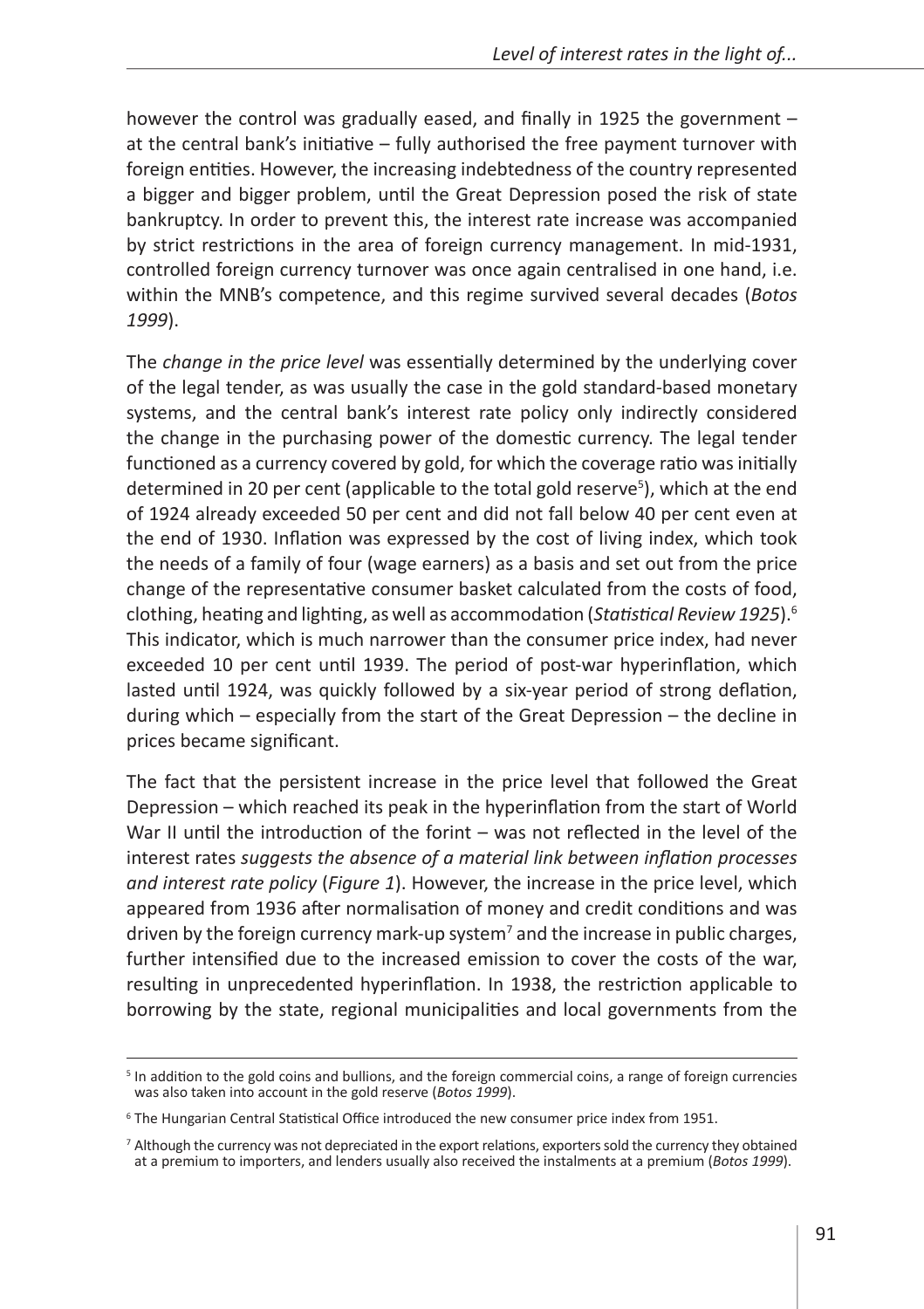MNB was lifted, including the prohibition of direct financing of the budget deficit. As a result of the uncovered financing of the deficit – through the issue of shortterm government securities – prices nearly doubled between 1940 and 1944 – the coverage ratio of the banknote stock gradually fell below 1.5 per cent  $-$ , and from 26 August 1939 until the financial stabilisation, i.e. 1 August 1946, they increased by 399,623 quadrillion times<sup>8</sup> (Marton 2012a; Botos 1997). In the period of hyperinflation the interest rate was not used for the control of private lending; instead the lending decisions were made by the government bodies and this practice continued in the post-war years as well. In 1946, the central bank nevertheless opted for an interest rate increase, which, in addition to restraining the increasing credit demands, was motivated by the efforts to recover the deposit portfolio withdrawn during the war and divert the banks' fund raising efforts to the collection of deposits (*MNB 1925*–*1947*). On 1 August 1946, the forint, as a new currency,9 replaced the pengő, where 400,000 quadrillion pengő was exchanged for a single 1 forint coin (*Botos 1999*). The successful introduction was also assisted by the central bank by limiting the volume of the loans disbursed to the state (*MNB 2002*).

## **3. Period of the socialist planned economy**

*Within the framework of the socialist planned economy, the base rate could not be interpreted even in the form of the pre-1948 benchmark rate.* Following nationalisation in 1948–1949, $10$  with the establishment of the single-tier banking system and the termination of the stock exchange, and of securities trading in general, the interest level of the economy was not decided by the market demand and supply. The MNB, which acted under the supervision of the government through the Finance Minister, had payment, lending and foreign exchange monopoly, thus *it lent directly to the corporate sector and the state* – which at the start of the socialist planned economy essentially meant the same, as the enterprises were owned by the state – and *charged penalty interest if the loan or the interest was not repaid*. The central bank managed both the pre-war debts and the post-war reparations, reorganised the foreign exchange authority's duties, and then from 1950 the execution and authorisation of foreign exchange operations became the exclusive right of the MNB within the framework of controlled foreign exchange management<sup>11</sup> (MNB 2002). In the second half of 1948, the interest rate charged

 $8$  This is equivalent to  $10^{24}$ .

 $9$  1 forint represented a gold value of 0.0755 gram (under the Bretton Woods exchange rate of 1 oz gold = USD 35).

<sup>&</sup>lt;sup>10</sup> Nationalisation of the banking sector and the transfer of the shares of the Magyar Nemzeti Bank and the other "large banks" owned by domestic shareholders to state ownership was prescribed by Act XXX of 1947 (*Meznerics 1972*).

 $11$  An important statutory background of this was constituted by the so-called Foreign Exchange Code, which regulated – among other things – the mandatory delivery of foreign currency and in the case of foreign trade activity the foreign currency payments were subject to the MNB's licence.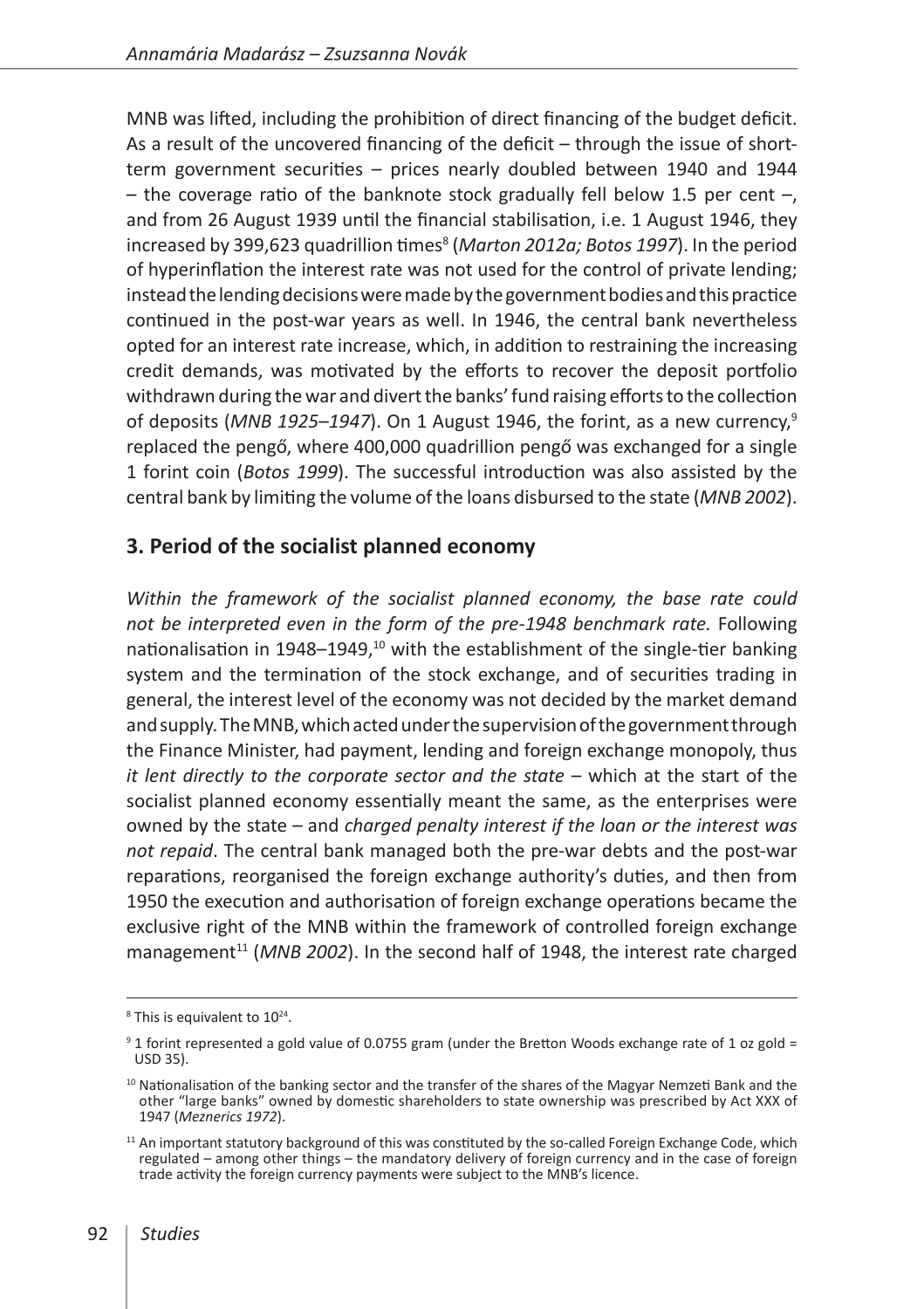by the central bank was between 7 and 12 per cent per annum, depending on the "situation and status of the borrower" (*Figure 2*). Interest rates lower than this occurred at companies that belonged to the single account system.12 A resolution passed by the National Economic Council in 1950 outlined the development of a targeted loan system, where the activity of the given company designated the type of the disbursed loan, and the assessment by the bank's experts had less and less significance in the credit decision, while the political considerations of the public administration bodies were enforced to a large extent (*MNB 2002*). Companies managing their business in a planned or unplanned manner were also differentiated, and they received loans at an interest rate of 3 per cent and 7 per cent, respectively. Interest rates lower than that were applied to inventory financing loans after 1956, primarily for the targeted loans disbursed in the case of temporary needs (*Ligeti 1970*). In 1952, based on the Soviet model, the key lending principles were laid down in a decree – planned nature, targeted nature, collateral principle, maturity principle – and the decision on lending rates was a competence of the Ministry of Finance; thus, the central bank had a substantial role only in short-term lending and in particular in volume issues. Initially, the lending policy was determined by the concept that the justification of the loan is provided by the corporate current assets requirements, and it was an important means of state intervention and administrative management. During the years of the transition, this consideration was enforced primarily by the mandatory utilisation of the highinterest forced loans, which sanctioned the corporate liquidity shortage and the unplanned nature of operation. For a long time lending was not regarded as a factor that increases the money supply, but it was rather looked at as the transfer of free savings, assuming that voluntary saving equals financial capital formation. This approach in lending ran into increasing difficulties from the mid-1950s, when due to the decline in economic performance lending conditions were eased, because the companies spent their free funds in advance for capital formation purposes and then turned to the Magyar Nemzeti Bank for loans. Although the central bank had the opportunity to apply penalty interest on the surplus inventories and use higher interest rate on the loans that financed surplus inventories – and from 1962 over-the-norm inventories – in this period the central bank did not raise the base rate of central bank lending,<sup>13</sup> and the efficiency of the interest rate policy was questionable anyway due to the predictability of the interest rate and the dominance of the companies in monopolistic state ownership, which did not face any financing constraint. On the other hand, the expansion of companies' material capital formation over the market demands led to the accumulation of unsold inventories by the 1960s (*Riesz 1972*). As a result of this, the central bank gradually shifted to sales-based lending from production financing (*Ligeti 1970*).

 $12$  These privileged companies could only have a single current account opened at and managed by the MNB.

<sup>&</sup>lt;sup>13</sup> Between 1958 and 1965 more than 50 per cent of the loans were disbursed at an interest rate of 3 per cent, which corresponded to the so-called turnover capital loan rate.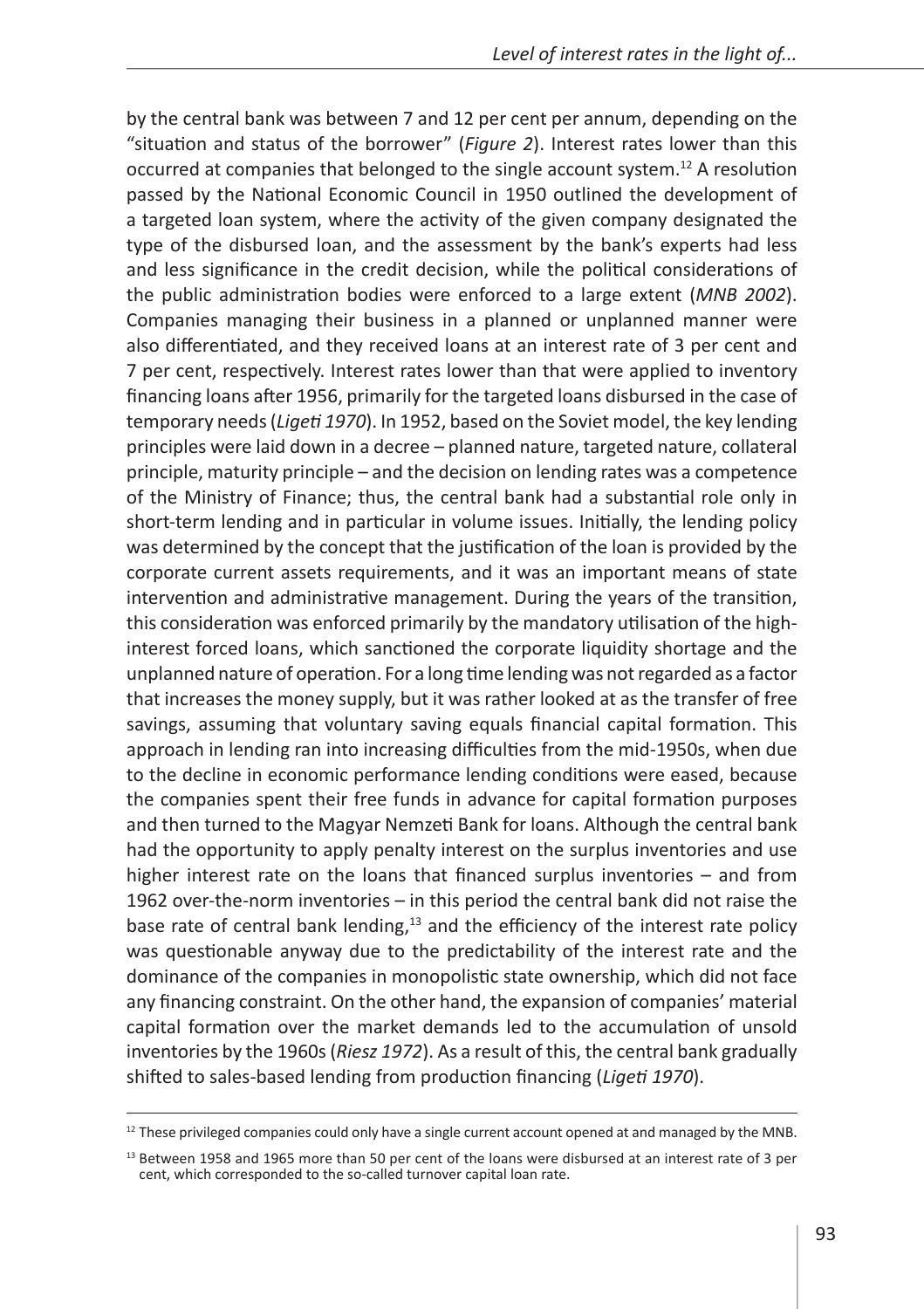

There was a boom in external trade in the 1960s, and as a result of the economic reforms, the role of the market strengthened in the economic relations, which broadened the central bank's domestic foreign exchange market activity and monetary policy instruments gained importance (*MNB 2002*). *In 1968, with the launch of the New Economic Mechanism, lending also took a new direction*, and macroeconomic balance and profitability – i.e. economic rationality considerations in general – were enforced more strongly in credit assessment (*MNB 2002).* In the new regime, the central bank did not have to play a public authority role in lending, but rather had to enforce the economical utilisation of the funds by economic instruments and contractual terms (*Meznerics 1972*). Companies not only had access to loans at higher interest rates than before, the other costs of borrowing also went up, and the central bank paid more attention to the assessment of creditworthiness and return. The *Credit Policy Directive* of 1969 was regarded as the fundamental document of the credit policy, which was modified annually in accordance with the prevailing economic policy considerations. The Directive stipulated a base rate band – which was 7–9 per cent in 1969, where the bottom of the band designated the interest rate for the working capital loans within 90 days, and the top of it that for over 270 days – compared to which the enterprises could borrow at a discount or premium, while overdue instalment entailed a penalty interest of 6 per cent. In addition, the central bank also permitted the enterprises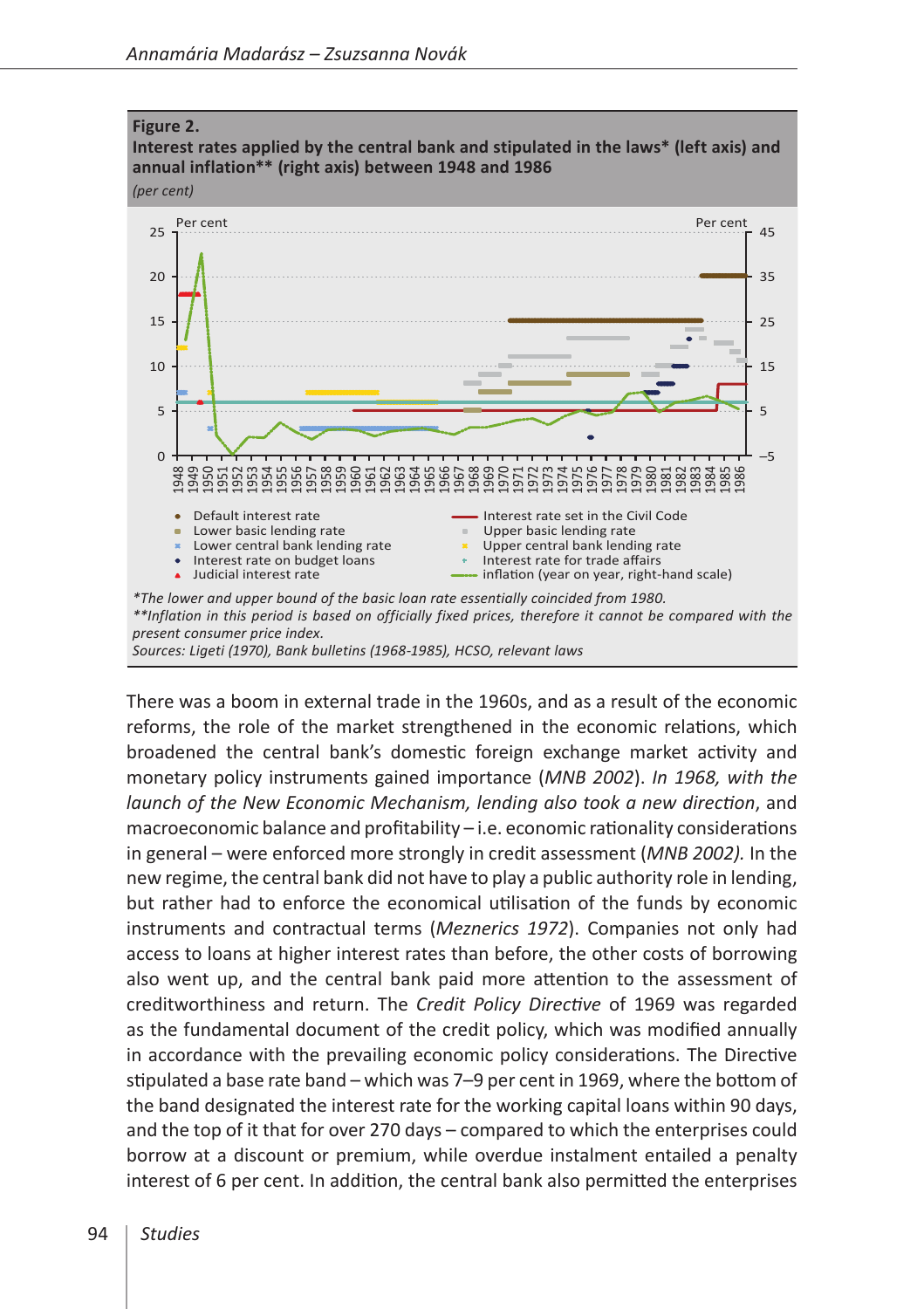to place their surplus liquidity with the central bank as fixed deposit at an interest rate of 3–7 per cent per annum, depending on the maturity. The annual credit policy directive stipulated a base rate, as well as interest rates for working capital and investment loans of different maturities, and deposit rates<sup>14</sup> annually, which raised the importance of the interest rate, as well as of the collection of longer term funds and financing in monetary policy. In 1980, the base rate of short-term loans was 9, in the next year it was 10, and then was 12 per cent from 1982. In 1983, it further increased by 2 percentage points, and then from the following year it was reduced to 13 per cent.

*In the socialist economy, statutory interest rates, other than the interest level defined by the central bank, were also in force.* The interest rate stipulated in Act IV of 1959 (Civil Code) was an important reference value in the economic contracts – a rate used as transaction interest in civil transactions. The Civil Code entered into force in 1960, and during its several amendments the statutory interest rate was also modified.<sup>15</sup> The contracting parties had the opportunity to depart downward from the transaction interest rate stipulated in the Civil Code, and laws determining rules deviating from these also existed. Amongst others, a Council of Ministers decree was in force before 1 May 1960, which stipulated the highest rate of the interests that could be enforced in court – namely, it set the rate in 18 per cent until the decree's entry into force, and 6 per cent per annum from the effective date. In addition, the Commercial Code of 1875 – which was in force until 1 January 1989 – stated that the statutory and default interest in commercial transactions is 6 per cent of the payable principal per annum.<sup>16</sup>

*In the controlled price and wage regime there was no real connection between the development of interest rates and consumer prices;* however, during the changeover to a more flexible price system the level of the lending rates stipulated by the central bank gradually adjusted to the increasing rate of devaluation. Prices and wages were fixed by the authorities within the framework of the economic stabilisation of 1946, while the volume of the money issued and the wages were determined depending on the commodity stocks. However, due to the general shortage of commodity and the high budget deficit, prices increased by more than two and a half times by 1951, therefore at the end of 1951 a general price and wage reform was implemented. The retail price system was introduced, in the framework of which the price<sup>17</sup> and tax rate<sup>18</sup> of all products, with a few exceptions, were fixed individually in accordance with social and economic policy

<sup>&</sup>lt;sup>14</sup> Prior to this the MNB paid interest on deposits only in exceptional cases.

<sup>&</sup>lt;sup>15</sup> The act was finally repealed by Act CLXXVII of 2013 and replaced by Act V of 2013 (New Civil Code).

<sup>&</sup>lt;sup>16</sup> The default interest rates related to the transactions of enterprises were regulated by additional Ministry of Finance and Council of Ministers decrees.

<sup>&</sup>lt;sup>17</sup> With the exception of seasonal price products.

 $18$  By the 1960s the turnover tax system was significantly simplified.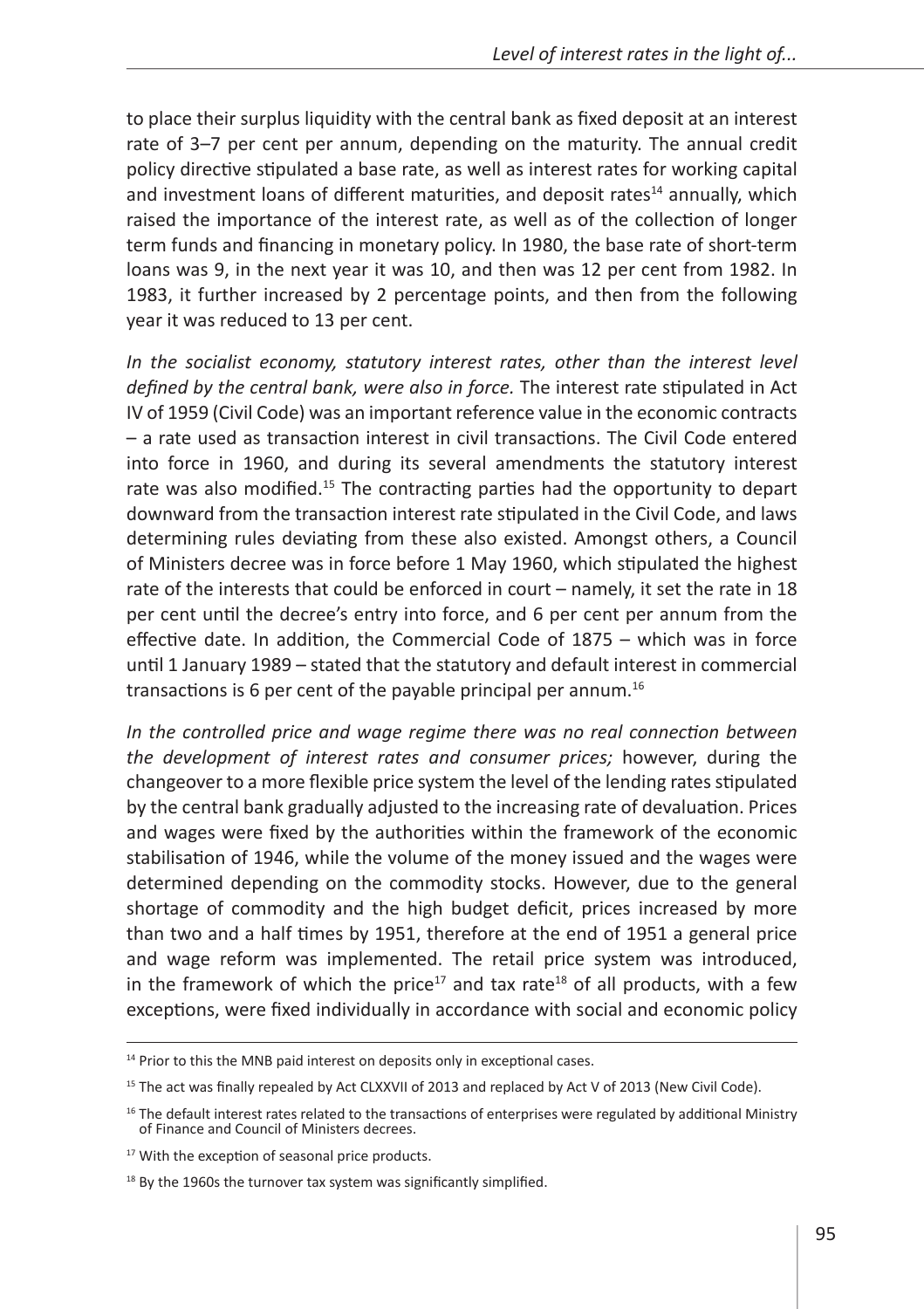considerations (*Marton 2012a*). The consumer price index essentially stagnated between 1952 and 1967, as efforts were made to ensure that it did not exceed 3-3.5 per cent (*Marton 2012b*). Thus during this period only rare and negligible "hidden" price and price ratio changes were implemented,<sup>19</sup> and *then inflation appeared again in the economy with the launch of the New Economic Mechanism in 1968.* From the mid-1970s, as a result of the economic policy that increasingly adjusted to market conditions, inflation gradually rose over 5 per cent, which was also attributable to the adjustment of the administrative prices<sup>20</sup> and the growth in the price level of freely priced goods. While the forint was appreciated between 1968 and 1979 following the exchange rate fluctuation of the US dollar, the depreciation of the forint commenced in the 1980s in order to meet the conditions of the IMF loans taken to manage the international debt crisis and foster the balance of the external economy, which also contributed to inflation becoming an ordinary phenomenon. The central bank made efforts to curb the acceleration of inflation by restricting the money supply (*Madár 2008*). Apart from the US dollar, the rouble also played a key role in the setting of the forint exchange rate. A commercial and non-commercial exchange rate existed simultaneously for both currencies, which gradually approximated each other until 1981, followed by the introduction of a uniform exchange rate. The exchange rate, which more and more became a market rate, helped monetary policy place stronger emphasis also on the internal purchasing power of the forint (*Baka et al. 1997*).

## **4. From the establishment of the two-tier banking system until today**

#### **4.1. Start of the two-tier banking system**

Following the restrictive monetary policy that characterised the first half of the 1980s, the government announced a demand stimulation programme in 1985– 1986, which resulted partly in the strong expansion of the government budget and partly in growth in corporate and retail lending. The credit expansion was based to a lesser extent on domestic funds, and the larger part of it was financed by foreign borrowing and MNB bond issue<sup>21</sup> (Várhegyi 1988). Under these circumstances after the changeover to the *two-tier banking system on 1 January 1987,* the MNB's lending activity was once again characterised by monetary tightness. The main macroeconomic challenges were represented by the elimination of the external imbalance of the economy arising from interest payment obligations on government debt, which exceeded the trade surplus, as well as curbing inflation,

 $19$  The change in quality was not reflected in the consumer price index.

 $20$  Due to the oil price rise, amongst other things, administrative adjustment of fuel prices also became necessary.

<sup>&</sup>lt;sup>21</sup> Due to the debt crisis of the 1980s, the MNB tried to manage the external imbalance by foreign borrowing and bond issue, which was not a general practice in the Central and Eastern European countries (*MNB 2002*).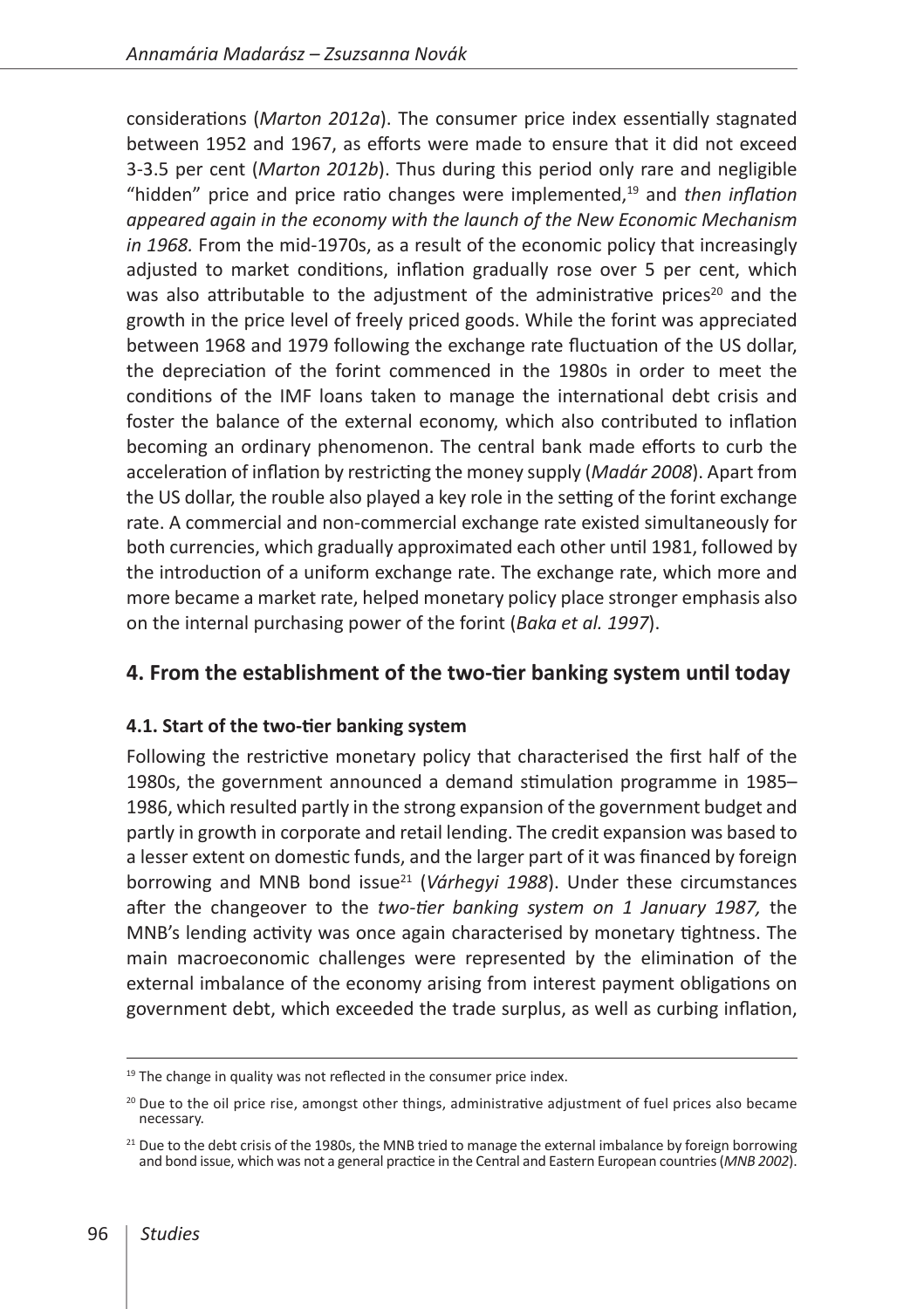which started to increase as a result of the price and wage liberalisation and the tax reform. In accordance with this, *the MNB regarded fostering an improvement in external balance and reducing inflation as its ultimate targets, while it specified* the regulation of bank liquidity, in addition to the exchange rate, as interim objective (*Szalkai 1989*). The quantity theory of money served as the economic philosophy justification for monetary restriction, which prevailed in the first years of the transition to the market economy. In light of this, efforts were made to push the annual growth rate of money supply below the growth rate of the nominal income. In these efforts, the central bank primarily relied on its direct means; it restricted its refinancing loans and the volume of bill discount on normative basis – by credit quotas allocated in proportion to equity – and also maximised the deposit and loan interest rates by applying interest rate ceilings. The transition between the direct and indirect central bank regulation<sup>22</sup> was represented by the introduction of the minimum reserve requirement system, which initially was based on differentiated rates.

*Until the early 1990s, the MNB's main monetary control instrument was the disbursement of one-year refinancing loans.* Monetary policy treated the rediscount rate as the base rate, which the central bank raised to 22 per cent by the end of 1990 (*Figure 3*),<sup>23</sup> and adjusted the interest rates of short-term and long-term refinancing loans<sup>24</sup> and deposit rates to this. Initially, monetary policy was dominated by volume control, the main reason for which was said to be the low interest sensitivity of companies,<sup>25</sup> the underdevelopment of the interbank market and generally of the securities market, as well as the pegged exchange rate system and the foreign currency restrictions. *The interest rate increases by the central bank were driven by anti-inflationary efforts, but different opinions were formulated as regards the macroeconomic effect of those*, as due to the almost unlimited credit demand the high interest rates did not curb the appetite to borrow, while they contributed to the increase in the price level due to integration into companies' costs (*Erdős 1989*).

*The central bank moved gradually to the market-conform solutions in terms of its interest rate policy and instruments*; its market-building role was particularly important in the distribution of the government securities after the development of the two-tier banking system. In this respect, the most important measures

 $22$  Direct tools: the central bank issues mandatory rules for commercial banks (e.g. credit limits, interest ceilings). Indirect tools: the central bank influences money supply indirectly (e.g. open market operations, foreign exchange swap) (*Tarafás 1995*).

<sup>&</sup>lt;sup>23</sup> The central bank base rate declared since 15 October 1990 is determined by the MNB.

<sup>&</sup>lt;sup>24</sup> Directly in the case of the overdraft facilities and the long-term investment loans, and by some fixed multiplier in the case of other loans (*Tarafás 2002*).

<sup>&</sup>lt;sup>25</sup> The low cost sensitivity of the companies was attributable to the "soft budget constraint" arising from the state ownership, which still persisted.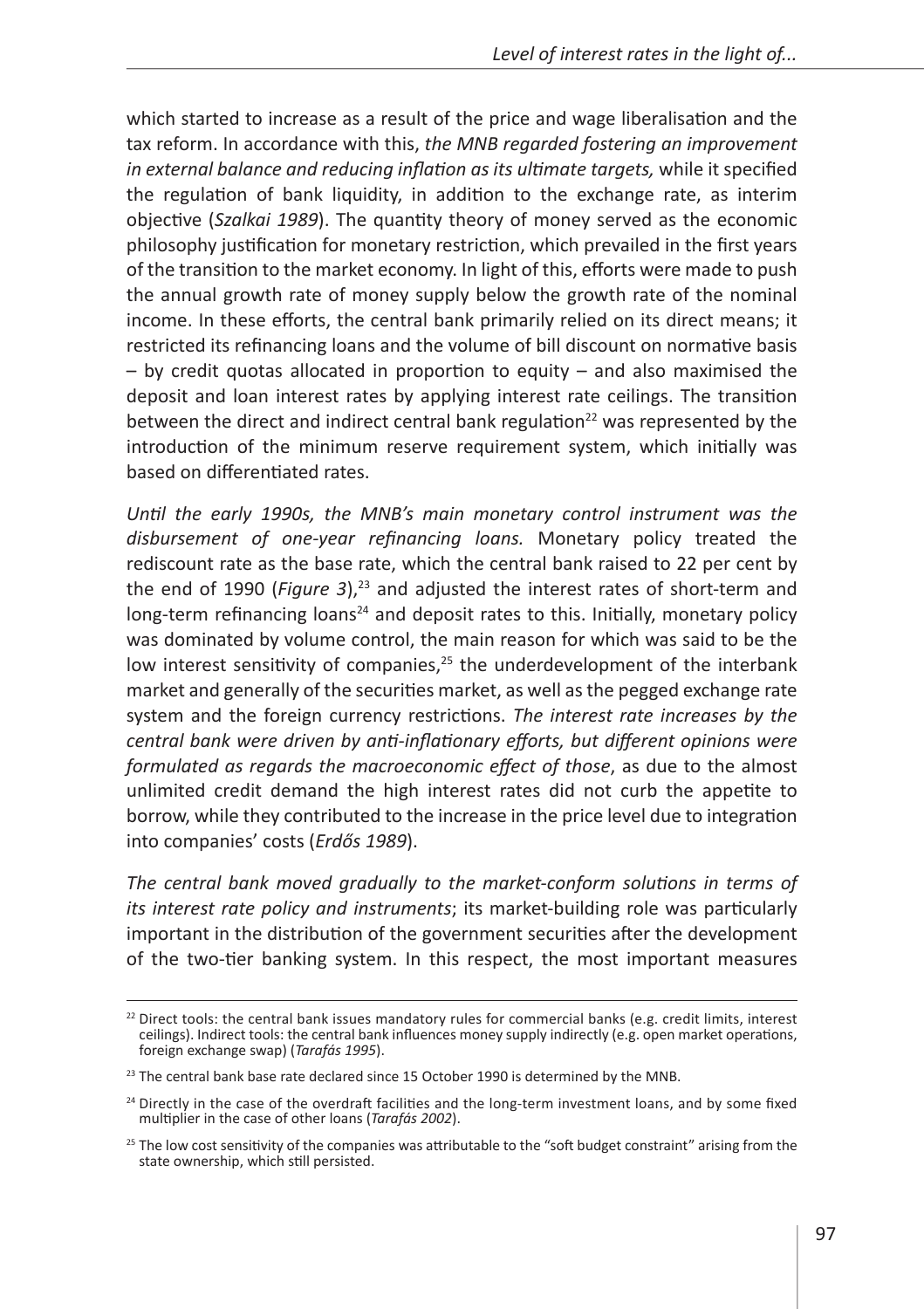

of the central bank included the issue of treasury bills and discount treasury bills,<sup>26</sup> the organisation of secondary market trading and unlimited discounting of treasury bills already in circulation within the framework of open market operations, applied since 1988, with which it helped other players gradually appear in the financing of the government debt, in addition to the central bank. Later on, with the appearance of government bonds issued for the purpose of bank consolidation, the market also expanded in the long end of the maturity spectrum. In 1988–1989, the central bank organised the centralised interbank market, reduced the utilisation of the targeted loans and tied the interest rates of certain preferential credit facilities to the base rate.

From 1992, credit institutions were already permitted to take and place foreign currency in the market, and the limited interbank foreign exchange market also started to operate.<sup>27</sup> Thereafter, short-term foreign exchange swaps became part of the monetary instrument toolbox. *With these measures, the MNB contributed* 

 At that time, the securities market already started to function partially due to the distribution of the corporate bonds.

<sup>&</sup>lt;sup>27</sup> It was permitted, to a limited extent, already in 1989 to collect foreign currency deposits, grant foreign currency loans and perform swap operations.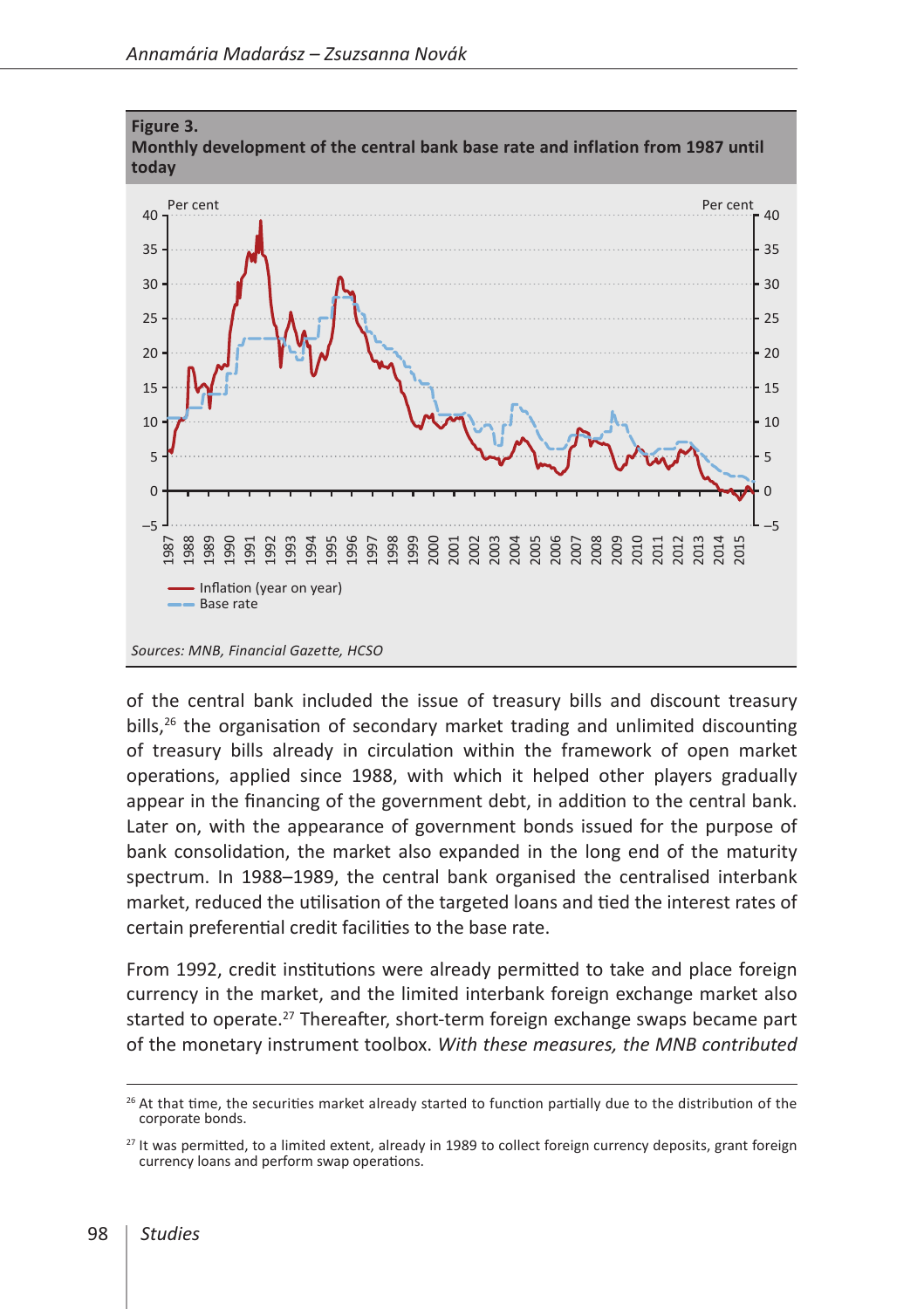*to strengthening the role of interest rate policy, and thereby the base rate, in the monetary control, and gradually abandoned quantitative controls.*

In the *pegged, but adjustable exchange rate regime, which was characterised by random and one-off devaluations*, the MNB devalued the forint often and to a considerable degree – on 23 occasions between 1990 and 1995 by 87 per cent in total – the rate of which was defined based on the prevailing inflation difference compared to the foreign countries, in order to avoid the devaluation and appreciation of the currency in real terms. In addition, the MNB made efforts to determine the base rate in accordance with market conditions, that is, the central bank base rate had to generate cover not only for the anticipated exchange rate devaluation, but also for the country risk, which materialised in the interest premium that existed vis-á-vis the interest rate level of the trading partners.

Due to banks' insensitivity to risks and the companies' indifference to costs – and as a result of this also to the interest rates – the level of interest rates became high by the early 1990s. However, after the political transition, the behaviour of both the banks and the companies changed during the development of the market economy, and thus the banks' averseness to risk increased, while the companies became more cost sensitive. The Central Bank Act of 1991 defined the protection of the internal and external value of the domestic currency as its key objective, but the reinstatement of the dual balance, the growth stimulation and the expansion of employment overshadowed the decrease in inflation, *thus monetary policy targeted a general reduction of loan interest rates, as the high interest rates hindered lending due to the changed behaviour of the agents* (*Tarafás 1995*)*.* Accordingly, between 1992 and the summer of 1993 the central bank reduced the base rate by 300 basis points, which was also facilitated, among others, by the balance of payments' surplus. However, the expansive monetary policy generated by the decrease of the interest rates failed, which was reflected by the financial imbalances, the break in the formerly stronger propensity to save and investment recovering to a much lesser degree than expected (*Várhegyi 1995*)*.*

At the end of 1993, monetary policy abandoned its objectives to decrease the interest rate directly and in the period that lasted until 1995 it increased the central bank base rate to 28 per cent due to the unexpectedly high current account and budget deficit, and the unexpected acceleration of inflation (*Tarafás 2002*). Simultaneously, *the set of monetary policy instruments also underwent a significant transformation*. The role of refinancing loans decreased, while the further increase in the already high required reserve ratio would have yielded no result, and thus the question arose as to what kind of indirect instruments the central bank should develop. By abandoning control by refinancing loans, the central bank gradually switched to indirect monetary control, and thus in 1993 the already available government securities enabled it to introduce the repo and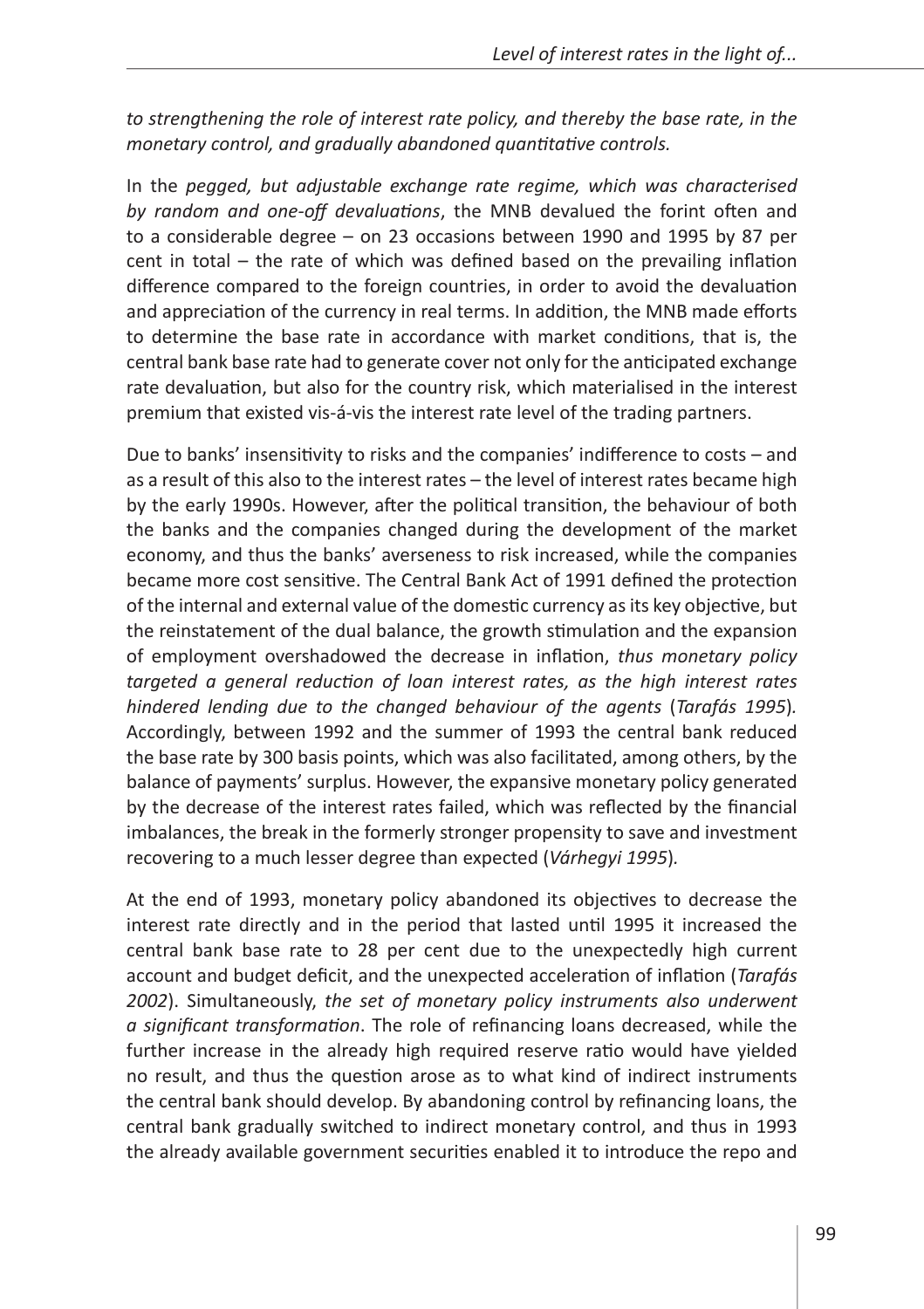reverse repo transactions with government securities, and thereby provide the banks with an additional liquidity-absorbing instrument in addition to the treasury bills. The *main policy instrument* in 1994 and the first half of 1995 was represented by the *repurchase agreement*28 which may be interpreted as central bank lending to the commercial banks with securities collateral. The purpose of the instrument was to resolve the financing constraints of banks with poor liquidity (*MNB 2000*). Due to neutralisation of the excess domestic liquidity, from the second half of 1995 the MNB switched over – with regard to the main policy instrument – to the use of the one-month *reverse repo,* as an instrument for sterilisation purposes. On the other hand, in October 1997 the reverse repo transactions had to be suspended, because due to the sterilisation of the excess liquidity the government securities stock available in the central bank decreased considerably, and thus in the case of a high-volume transaction the collateral provided by government securities of the same type could be at risk, which would have complicated the settlement of the transaction in technical terms (*MNB 2000*). Accordingly, the reverse repo was replaced by the *one-month deposit,* and then in the spring of 1999, in order to improve transmission efficiency, the *two-week MNB deposit* became the main policy instrument – through to 2006 – with the central bank base rate later becoming the interest rate thereof.<sup>29</sup> Transmission was supported by the fact that from the mid-1990s the central bank maintained an interest rate corridor around the interest rate of the main policy instrument, that is, it provided overnight loan – or repurchase agreement – at an interest premium within the overnight facility and accepted liquidity from the banks at an interest level lower than the interest rate of the key policy instrument. This interest rate corridor gradually narrowed. *In the second half of the 1990s, the key interest rate set on a downward path, while the current account and the budget deficit both remained at a sustainable level and inflation decreased.*

In parallel with the change in the instruments, *the crawling devaluation exchange rate regime with a narrow intervention band* was introduced in 1995 as part of a large, harmonised stability programme, the key objective of which was to curb the twin deficit. However, stabilisation of the exchange rate still remained an interim goal of the monetary policy framework, in addition to the operative target based on the base rate. Simultaneously with the introduction of the new exchange rate regime, a one-off devaluation of 9 per cent was also implemented, and then during its existence the MNB and the government jointly decided on the monthly rates of devaluation, which was also announced well before the effective date thereof (*Szapár–Jakab 1998*). The crawling peg exchange rate regime restricted the role of

<sup>&</sup>lt;sup>28</sup> Initially with one-week and then with one-month maturity.

 $29$  Previously, the base rate was fixed by administrative methods, it was not linked to any central bank instrument, and then from 2001 the interest rate of the key policy instrument and the base rate coincided (*MNB 2002*).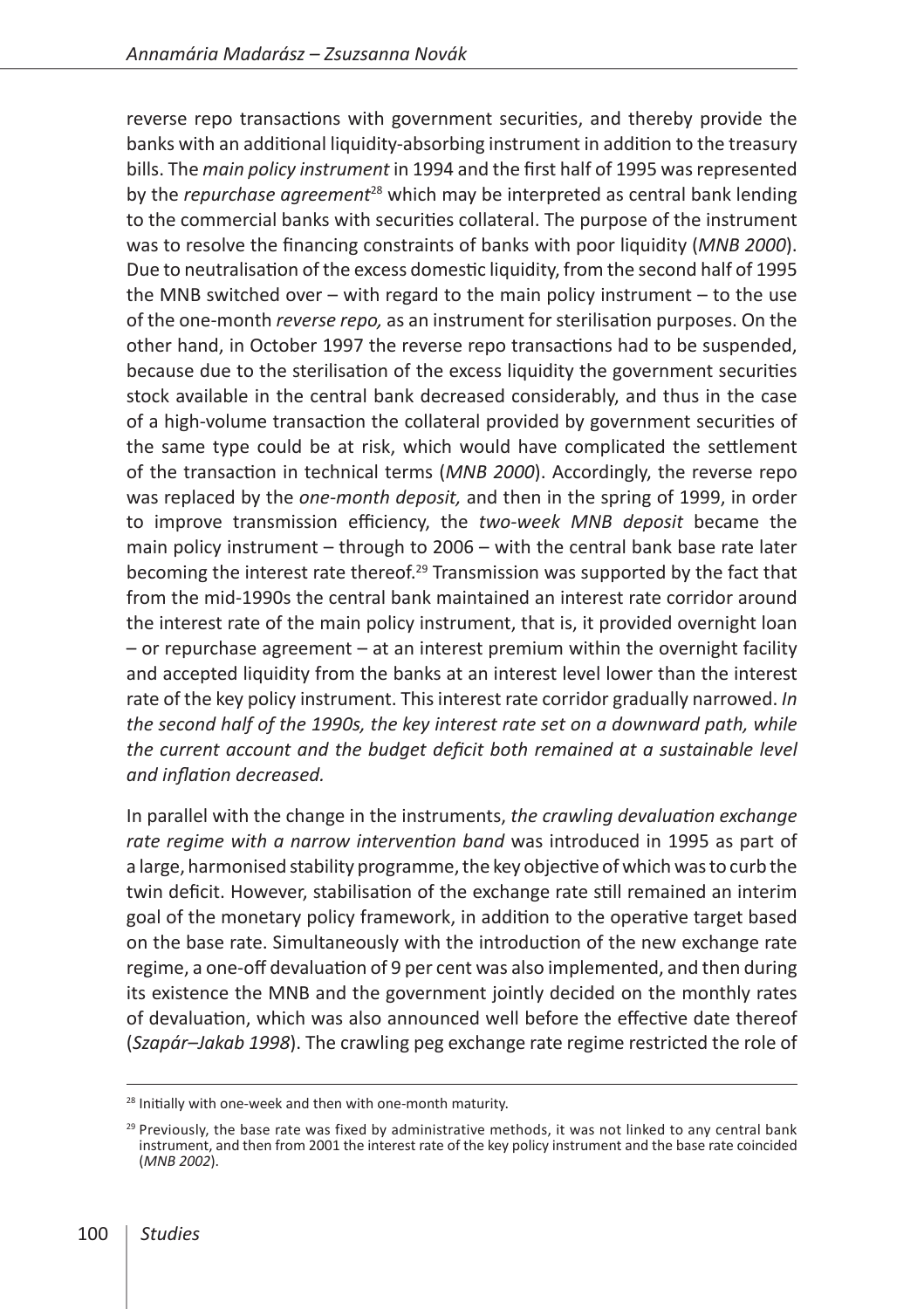interest rate policy in the sense that – as the devaluation was always announced in advance – economic agents integrated the expected inflationary effects of the exchange rate devaluation in their decisions already upon the announcement, and thus it lowered the chances of curbing inflation (*Tarafás 1995*).

The role of interest rate policy was strengthened by the fact that with the amendment of the Central Bank Act in 1996 the prohibition of monetary financing of budget deficits entered into force in 1997. After that, the central bank was not allowed to grant loans directly to the budget, with the exception of the liquidity loan.<sup>30</sup> From then on, the central bank could participate in the government securities market only as a secondary market actor. The development of yields in accordance with market demand and supply conditions promoted the functioning of monetary policy transmission, which was supported by liberalisation of the foreign exchange market. In 1996, the forint became convertible on maturities over one year, and thus a wider funding base was available through the foreign savings for the financing of the government debt. The financing cost of government debt was in line with market conditions, and for the forint component the base rate represented the main reference yield – as opposed to the earlier financing based on the MNB's foreign borrowing, when the central bank transferred the foreign funds to the budget at a forint interest rate that corresponded to the foreign currency borrowing rate – which improved the effectiveness of the antiinflationary policy. Simultaneously with this, the MNB also had the opportunity to execute open market operations with the securities purchased in the secondary market – which were already in its portfolio – and with that it supported the meeting of the monetary policy targets (*MNB 2000*).

In the past, the external debt that financed the government's borrowing was stated in the MNB's balance sheet, the gradual repayment of which could be realised through debt swap, that is, instead of the MNB's external debt, the external debt accumulated in part at the general government and in part at the domestic agents. In addition to the debt-type financing, as a result of the increased trust in the forint and the difference between the forint and foreign exchange interest rates, the central bank had to deal with increasing capital inflows, a large part of which was attributable to privatisation incomes (*Neményi 2006*). Between 1995 and 2000, the exchange rate was typically at the strong end of the intervention band, which compelled the central bank to intervene on a continuous basis. The sterilisation of the forint that was put in circulation during the refinancing of the

<sup>&</sup>lt;sup>30</sup> Until the early 1990s the central bank essentially could provide unlimited financing for the general government through its foreign borrowing, but then with the establishment of the Government Debt Management Agency (GDMA) in 1995 the central bank gradually withdrew from public debt management; GDMA initially took over only the tasks related to domestic debt, and later on the organisation of the domestic and foreign issuance was also transferred to the competence of the institution, which operated under the supervision of the Hungarian State Treasury.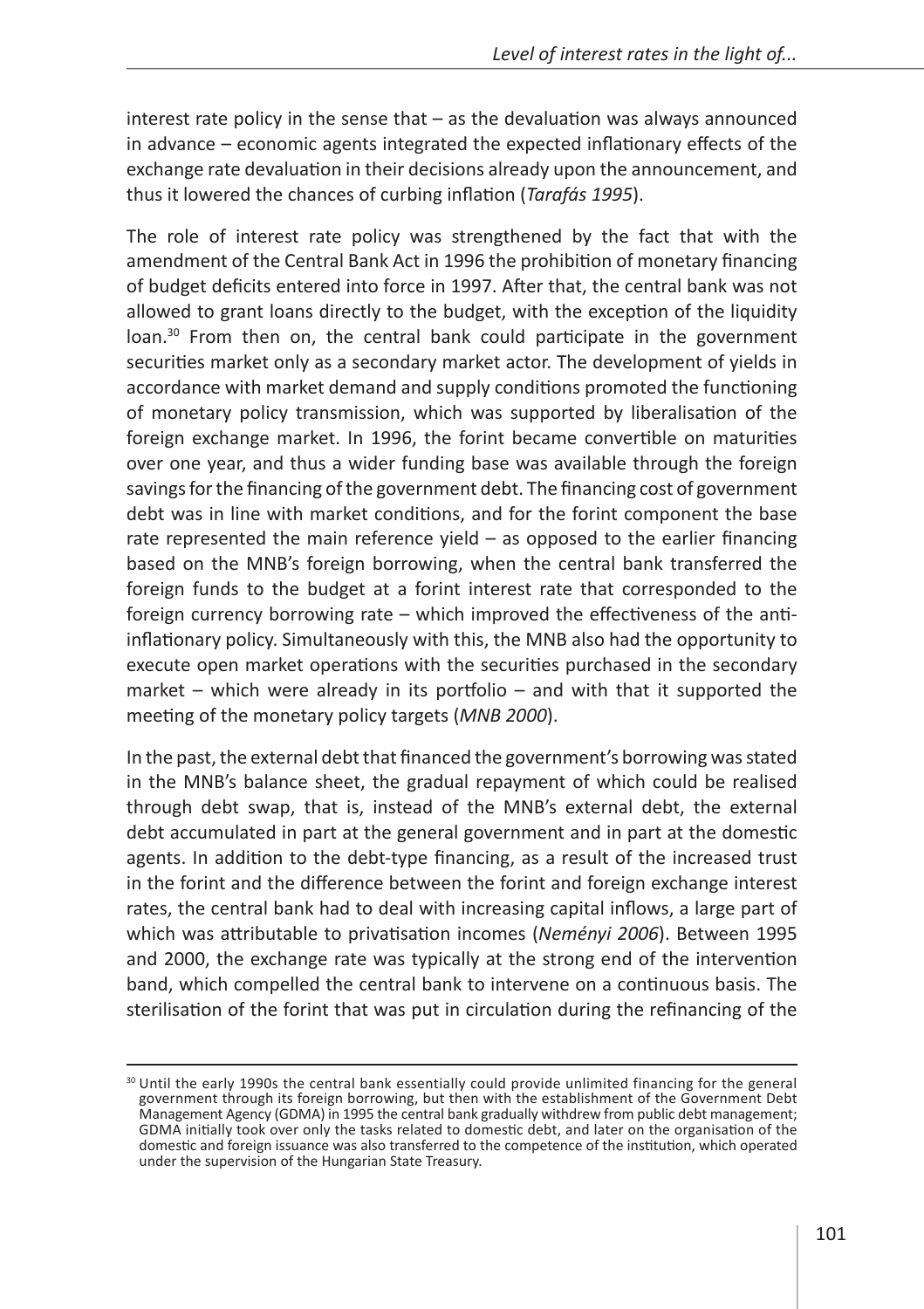central bank's external debt in forint and the intervention forced the central bank in respect of its main policy instrument to change over to liquidity-absorbing operations and to introduce sterilisation instruments – MNB bonds, amongst other things – announced for different maturities. The sterilisation burdened the central bank with huge costs, but intervention prevented the undesired appreciation of the forint, while the sterilisation of the resulting forint liquidity prevented the development of negative real interest rates, which could have undermined the accumulation of domestic savings (*Tarafás 2002*).

#### **4.2. In the framework of inflation targeting**

At the time of the millennium, the disinflationary processes that commenced in the second half of the 1990s appeared to be wearing off, while there was speculative pressure on the strong end of the exchange rate band. Thus, in 2001 the central bank cancelled the crawling peg exchange rate depreciation and defined a wider exchange rate band of ±15 per cent, while full convertibility was implemented in foreign exchange management. $31$  In parallel with this, in order to strengthen the disinflationary processes, *the MNB introduced its inflation targeting system (IT)*  (*MNB 2006*). Within the IT framework, the primary objective of monetary policy was to achieve and maintain price stability. However, upon introduction of IT, the MNB temporarily had to focus on achieving price stability, and as such it did not specify a constant quantified target, but rather declared the inflation target to be achieved with regard to each year-end. When inflation was reduced to a moderate level, it became possible to define *a medium-term inflation target,* which the MNB has set as 3 per cent since 2007 (*MNB 2006*). As a result of the foregoing, in addition to the inflation projection, as an interim objective, the operational objective role of interest rate policy and the base rate strengthened, but the bandbased pegging of the exchange rates still had restrictive power. The central bank defined maintaining three-month and six-month yields close to the base rate as its operational objective.

In January 2003, appreciation speculation commenced against the forint exchange rate, which thus reached the strong end of the band. Hence the MNB decreased the key interest rate in the same month in two steps by 100 basis points on each occasion, and widened the interest rate corridor to protect the exchange rate. These measures fended off the speculative attack, which increased the credibility of the exchange rate regime, and thus in February the width of the interest rate corridor was reinstated (*Barabás 2003*). *However, in the second half of 2003 the central bank faced a different problem, as the process of disinflation faltered* due to the loosening of fiscal discipline, which entailed a deterioration in the assessment of the economy's risk and the depreciation of the forint exchange

<sup>&</sup>lt;sup>31</sup> In addition, the new Central Bank Act of 2011 ultimately terminated any form of central bank lending to the budget.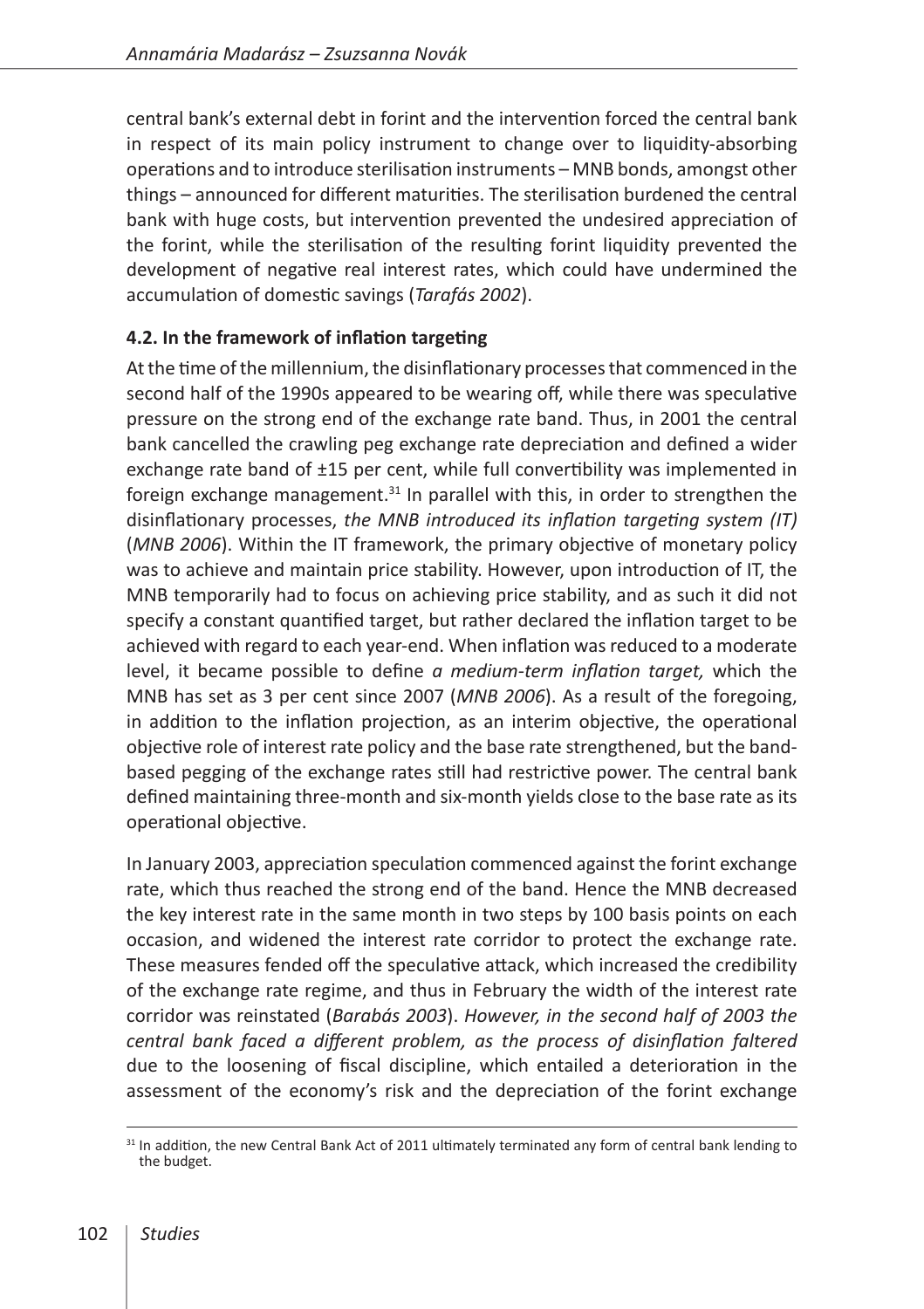rate. In order to protect the exchange rate, and due to the continuation of the disinflationary processes resulting therefrom, the MNB *increased the key interest rate* within a short period in two steps *by 600 basis points in total during 2003*. After this, the forint exchange rate was relatively stable and in mid-2004 a distinct disinflation started, which once again permitted the implementation of an easing cycle. As of January 2007 the two-week MNB deposit was replaced by the *twoweek MNB bond as the main policy instrument* (*MNB 2012*)*.* The introduction of the new instrument did not represent a change in monetary policy terms, thus neither the maturity, nor the key interest rate changed. With the change, the main policy instrument was listed as an eligible security, which thus was available for a wider range of institutions than the MNB deposit.

As apart from the tax changes – attributable to the continuous fiscal spending overruns – that impacted the inflation rate, the edges of the exchange rate band also hindered the attainment of the inflation target and did not contribute to the anchoring of the long-term inflation expectations, *in February 2008 the central bank abandoned the intervention band* and introduced the floating exchange rate regime. With this measure, the Hungarian monetary policy framework changed over to the application of the classic IT, and shifted toward the international patterns, where in accordance with the *principle of "one target – one instrument", the central bank uses its main instrument, i.e. the key interest rate, for the attainment of the inflation target.* That is, the key role of the interest rate policy – which is the case also today – developed at that time, as in the framework of that the exchange rate, as an additional target, no longer restricts the monetary policy in meeting the inflation target (*MNB 2008*).

In the second half of the 2000s, Hungary was one of the most vulnerable countries of the region due to the significant budget deficit, the high government debt and the perceptions about risk, and thus the global financial crisis that unfolded in mid-September 2008 brought severe *financial stability risks*. While in this period the developed-country central banks started an unprecedented easing of the monetary stance, in October the MNB decided to *increase the base rate by 300 basis points, citing the need to maintain the functioning of the banking system and to curb speculation against the forint.*

With the pass-through of the global financial crisis, the central bank's task related to the support of the financial stabilisation, as stipulated in the Central Bank Act, gained renewed importance. Hence, as of 2008 the central bank helped the credit institutions ease their forint and foreign currency liquidity tensions, by providing foreign currency liquidity by foreign exchange swaps or announcing collateralised loan tenders tied to the base rate. $32$  At the end of 2008, when the operation of

<sup>&</sup>lt;sup>32</sup> Later on these instruments were also defined as unconventional tools.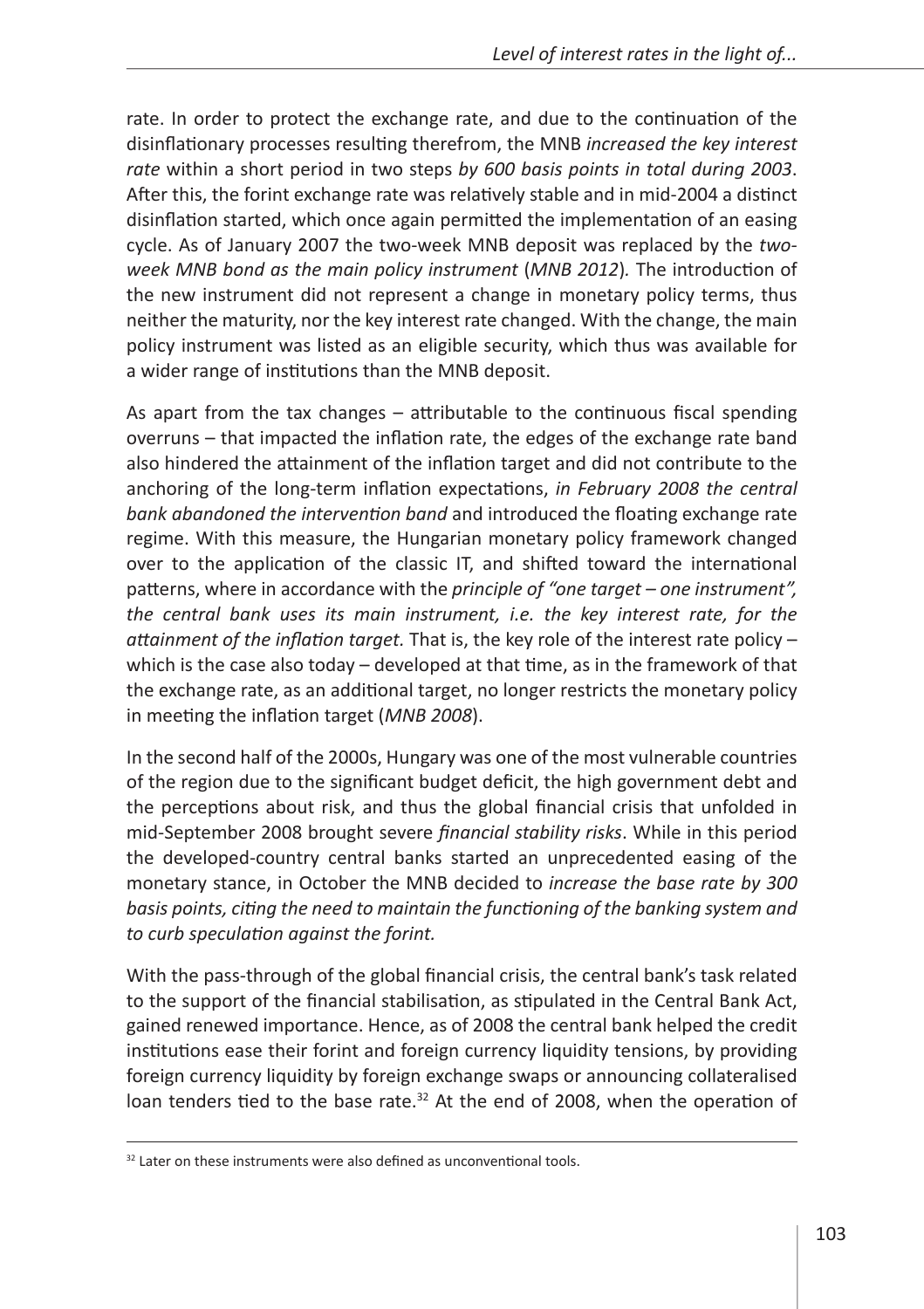the government securities market practically froze up, the MNB appeared in the secondary government securities market with direct purchases to stabilise the situation. In order to ease the liquidity tensions that appeared in the market in autumn 2008, it purchased government securities, and based on the agreement concluded with them the credit institutions increased their government securities portfolio to a degree that exceeded the portfolio purchased from them. The intervention was justified by the freezing of the government securities market, which temporarily deteriorated the liquidity indicators as a result of the rapid economic policy responses, but the central bank was not in the position to take a massive role in the government securities market, aimed at the easing of the burdens of budget financing, as it would have raised the issue of violating the prohibition of monetary financing – see Article 123 of the Treaty on European Union – and the loss of the central bank's credibility finally could have entailed a significant withdrawal of capital (*Krekó et al. 2012*).

After the extraordinary interest rate increase, in view of the improvement in sentiment and the recovery in investor confidence, and following the assessment of the inflation outlooks in November, the *central bank gradually started to reduce the key interest rate*, which reached 5.25 per cent in April 2010.<sup>33</sup> With reference to the increasing inflation outlooks the interest rate cut was followed by three interest rate increases of 25 basis points on each occasion at the end of 2010 and in the beginning of 2011, and then, at the end of 2011, due to the risk of increasing inflation, the global aversion to risk and the increasing perceptions of risk, the MNB increased the base rate to 7 per cent in further two steps.

The MNB *started an easing cycle in 2012.* In summer 2012, as a result of achieving the inflation target, the decreasing vulnerability of the Hungarian economy, the disciplined budget and the decreasing external exposure, the gradually improving perceptions about Hungary's risk and the developed-country central banks' secularly accommodating monetary policy permitted *the launch of the easing cycle,* and the turnaround in fiscal policy further increased the room for monetary policy manoeuvre (*Matolcsy 2015; MNB 2014*). In July 2014, based on the available information, the inflation and real economic outlooks justified the maintenance of the secular low interest environment, thus the central bank closed its two-year easing cycle.

As a result of the changed environment and the strengthening of the risks pointing to low inflation in the long run, in March 2015 the central bank once again reduced the key interest rate and in order to prevent persistent deflation, it restarted the easing cycle, *which was finished in July 2015 – after implementing a total decrease* 

<sup>&</sup>lt;sup>33</sup> Based on the abridged minutes of the Monetary Council's rate-setting meetings. https://www.mnb.hu/en/ monetary-policy/the-monetary-council/minutes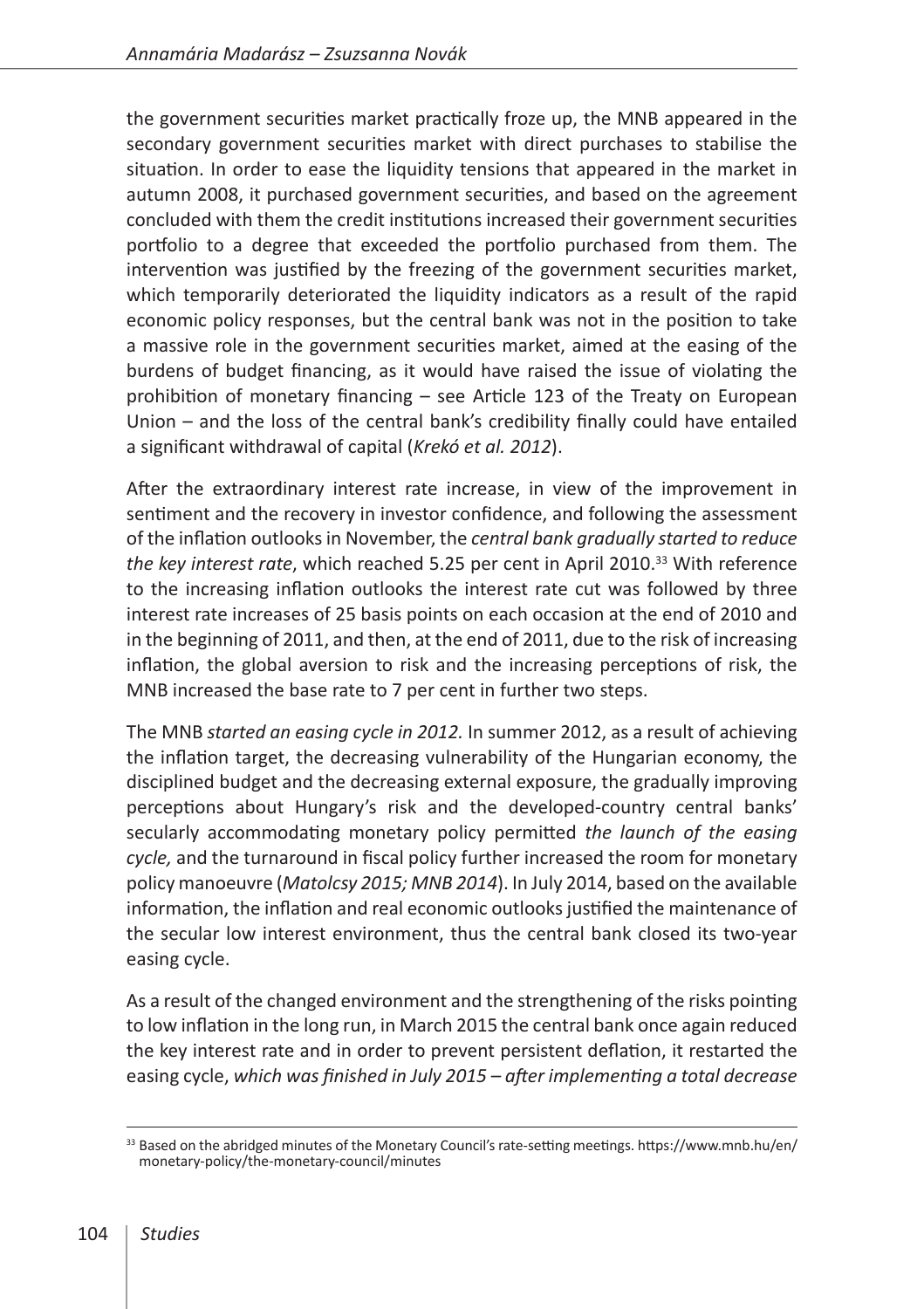*of 565 basis points – with the key interest rate reaching its historic low of 1.35 per cent.* The easing cycles together may have increased annual average inflation by 1.1 percentage points last year, while this year it may raise inflation by 1.6 percentage point in total (*Felcser et al. 2015*).

Apart from the fact that the price stability objective has been preserved – with interest rate policy still the primary instrument for achieving this –, *the additional mandates of the central bank gained higher importance as a result of the crisis and the management thereof.* In 2013 inflation, which fell below 3 per cent, permitted the central bank to stimulate the macroeconomic performance and treat the improvement of the economy's financing structure – by its interest rate policy and the transformation of its set of monetary instruments – as a priority objective, without jeopardising price stability. In addition to the easing cycles implemented in the inflation targeting framework, in order to restore financial stability and increase the efficiency of transmission, from 2013 the central bank introduced additional unconventional central bank instruments and measures aimed at increasing the central bank transparency. This includes, for example, the forward guidance in the communication, applied actively since the closing of the two-year easing cycle, which facilitates the anchoring of the interest rate expectations and through that achievement of the inflation target. The Funding for Growth Scheme, launched in 2013, and the extensions thereof, may also be regarded as country-specific instruments, which improved the efficiency of the monetary policy transmission through the stimulation of lending to the SME sector (*Ábel et al. 2014*). In 2014, the MNB announced the self-financing programme, through which it contributed to reducing Hungary's external vulnerability, by supporting the financing of the government debt from internal funds. The central bank's interest rate swap transaction introduced for the purpose of self-financing supports banks' risk management, and by mitigating the expectations with regard to the anticipated future path of the short-term interest rates it reduces the long-term yields. The change in the main policy instrument introduced on two occasions during recent years also formed part of the programme. As of August 2014, the MNB bond was once again replaced by the MNB deposit as the main policy instrument, and then in 2015 the central bank extended the maturity of the main policy instrument from two weeks to three months, with the purpose of channelling banks' forint liquidity into government securities. The course of monetary policy was not affected by the change of the main policy instrument in either case.

## **5. Conclusion**

This paper presented the changing role of the central bank interest rates since the establishment of the Magyar Nemzeti Bank up to the present. An interest rate policy similar to the modern version which is aimed at directly influencing inflation was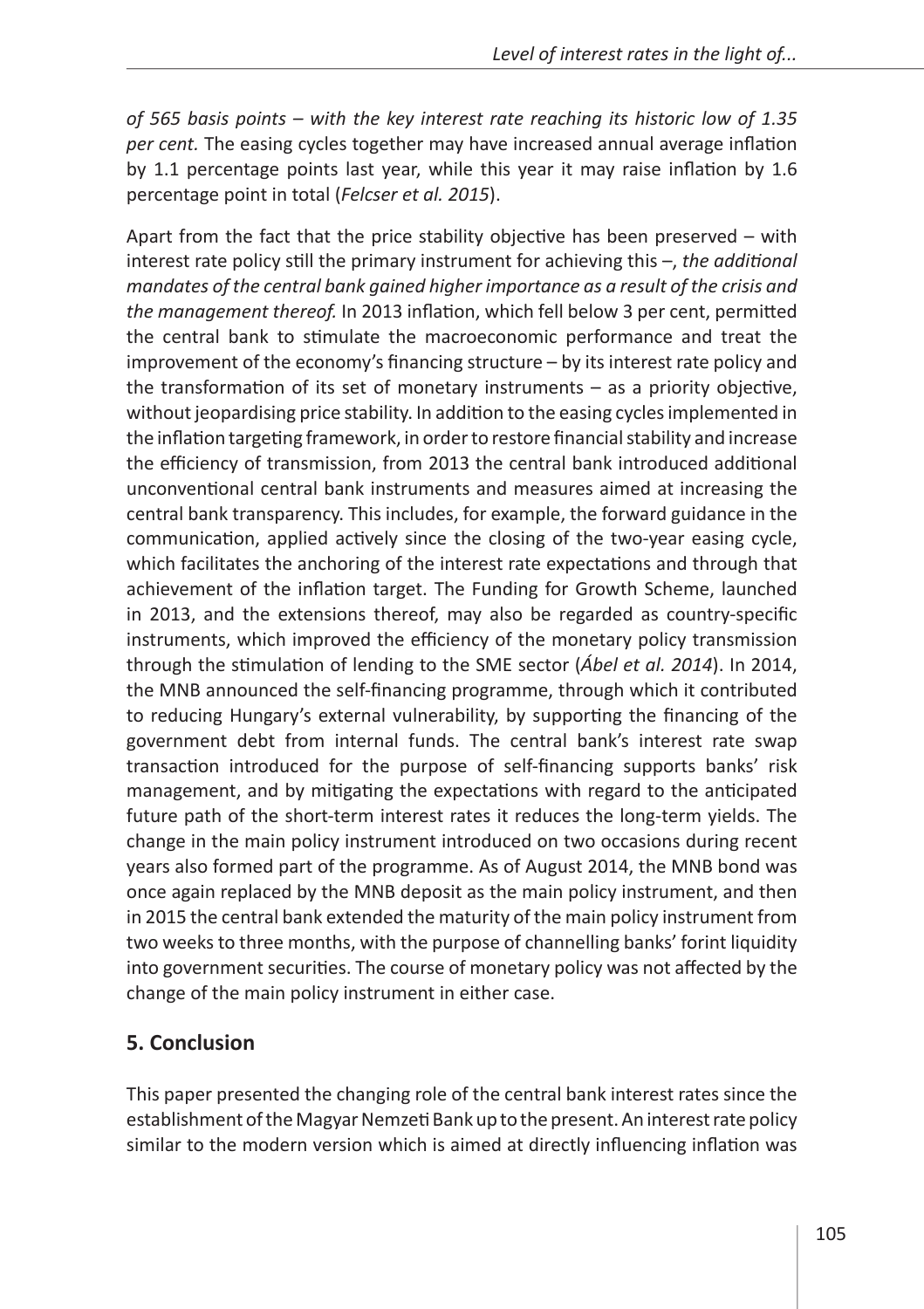not characteristic of the monetary policy of the socialist planned economy, which was based on the controlled price and wage system and interest rates fixed by the public authorities, nor of the monetary regulation implemented by the central bank between the two World Wars under capitalist market conditions. Although monetary policy always attached special importance to price stability, the role of the interest rate policy in anti-inflationary policy was restricted by, among others, the inflexibility of the exchange rate policy and the financing of the government budget by emissions. On the other hand, despite the different monetary policy regimes of the various periods, it can be established – also bearing in mind the limits of comparability – that the continuous easing cycle started by the MNB in 2012 and closed two years later was unprecedented in Hungary both in terms of its degree and length. In 2014, continuing this monetary easing cycle, the central bank finally reduced the nominal key interest rate level to 1.35 per cent, marking its historic low. The historically low interest rate level is in harmony with the achievement of the inflation target, stimulates the macroeconomic performance and facilitates the strengthening and maintenance of the financial stability.

#### **References**

- Ábel, I. Csortos, O. Lehmann, K. Madarász, A. Szalai, Z. (2014): *Az inflációs célkövetés megújulása a válság után. (Inflation targeting in the light of lessons from the financial crisis).* Financial and Economic Review, Volume 13 Issue 4, November 2014, pp. 35-56
- *A hivatalos létfenntartási indexszámok (Official cost of living index numbers). Statisztikai Szemle*. Hungarian Statistical Review, 1925, Issues 5-6, pp. 191-197 [http://www.ksh.hu/](http://www.ksh.hu/statszemle_archive/viewer.html?ev=1925&szam=05-06&old=65&lap=7) [statszemle\\_archive/viewer.html?ev=1925&szam=05-06& old=65&lap=7](http://www.ksh.hu/statszemle_archive/viewer.html?ev=1925&szam=05-06&old=65&lap=7), Date of download: May 2015
- Baka, I. Bánfi, T. Sulyok-Pap, M. (editor) (1997): Pénzügytan. Nemzetgazdasági pénzügyek (Finance. National economy finances). II SALDO Pénzügyi Tanácsadó és Informatikai Rt., Budapest, pp. 52-56

Bank bulletins (1968-85). MNL OL XXIX-L-1-e Secretariat stock

- Barabás, Gy. (editor) (2003): *A felértékelődési spekuláció kezelése (Managment of appreciation speculation).* MNB Background Studies, 2003/3 May. [http://www.mnb.hu/archivum/](http://www.mnb.hu/archivum/Kiadvanyok/mnbhu_mnbtanulmanyok/mnbhu_hattertanulmany/mnbhu_hatter_0303) [Kiadvanyok/mnbhu\\_mnbtanulmanyok/mnbhu\\_hattertanulmany/mnbhu\\_hatter\\_0303,](http://www.mnb.hu/archivum/Kiadvanyok/mnbhu_mnbtanulmanyok/mnbhu_hattertanulmany/mnbhu_hatter_0303) Date of download: October 2015
- Botos, J. (1997): *Bankvilág, pénzvilág (Banking world, financial world)*. In: Kollega Tarsoly, István (editor in chief): Magyarország a XX. században (Hungary in the 20th century), VOLU-ME II, Babits Kiadó, Szekszárd, 1996-2000, pp. 655-700. [http://mek.oszk.hu/02100/02185/](http://mek.oszk.hu/02100/02185/html/371.html) [html/371.html,](http://mek.oszk.hu/02100/02185/html/371.html) Date of download: August 2015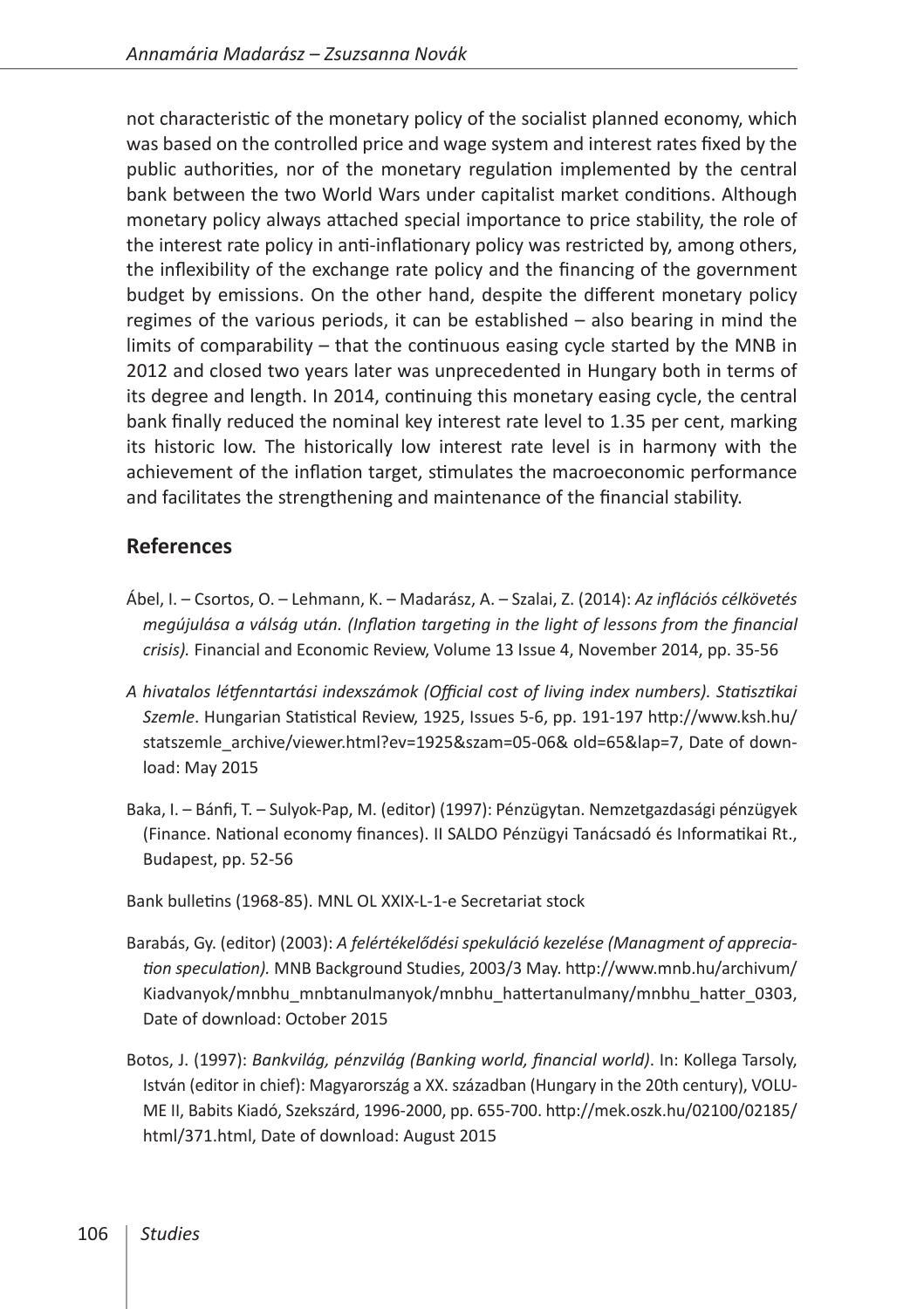- Botos, J. (1999): *A Magyar Nemzeti Bank története II (History of the Magyar Nemzeti Bank II): Az önálló jegybank (The independent central bank). 1924-1948.* Presscon Kiadó, Budapest
- Erdős, T. (1989): *Átgondolt gazdaságpolitikát! (Must have rational economic policy!) A külső és belső egyensúly, a gazdasági növekedés és az infláció problémái. (Problems of external and internal balance, economic growth and inflation).* Közgazdasági Szemle (Economic Review), Vol. 36 Issue 6, pp. 545-557
- Fekete, J. (1972): *Devizagazdálkodás Magyarországon (Foreign currency management in Hungary)*. A bankok államosításától a gazdasági mechanizmus reformjáig (From the nationalisation of the banks to the reform of the economic mechanism). Publications of the MNB's Economic Department, 41. pp. 56-81
- Felcser, D. Soós, G. D. Váradi, B. (2015): *A kamatcsökkentési ciklus hatása a magyar makrogazdaságra és a pénzügyi piacokra (The impact of the easing cycle on the Hungarian macro-economy and financial markets)*. Financial and Economic Review, Volume 14, issue 3, September 2015, pp. 29-59
- Royal Hungarian State Bank (1924): *A M. Kir. Állami Jegyintézetnek a M. Kir. Pénzügyminister Úrhoz intézett jelentése az 1923. üzletévről*, Budapest (*Report of the Royal Hungarian State Bank to the Royal Hungarian Minister of Finance on the 1923 financial year*, Budapest)
- Krekó, J. Balogh, Cs. Lehmann, K. Mátrai, R. Pulai, Gy. Vonnák, B. (2012): *Nemkonvencionális jegybanki eszközök alkalmazásának nemzetközi tapasztalatai és hazai lehetőségei. (International experiences and domestic opportunities of applying unconventional monetary policy instruments).* MNB Occasional Papers, 100
- Ligeti, S. (1970): *Hitelezési rendszerünk 1957-1967 (Our lending system 1957-1967)*. A bankok államosításától a gazdasági mechanizmus reformjáig (From the nationalisation of the banks to the reform of the economic mechanism). Publications of the MNB's Economic Department, 6, p. 98
- Madár, I. (2008): *A jegybank intézményi szerepe a gazdaságpolitikában a Magyar Nemzeti Bank példáján (Institutional role of the central bank in the economic policy – on the example of the Magyar Nemzeti Bank)*. In: Bod, Péter Ákos – Báger, Gusztáv (editor): Gazdasági kormányzás (Economic governance). Aula, pp. 63-80
- Madarász, A. Novák, Zs. (2015): *Historikus mélyponton a magyar alapkamat (Hungarian base rate at its historic low).* [http://www.mnb.hu/letoltes/madarasz-annamaria-novak-zsu](http://www.mnb.hu/letoltes/madarasz-annamaria-novak-zsuzsanna-historikus-melyponton-a-magyar-alapkamat.pdf)[zsanna-historikus-melyponton-a-magyar-alapkamat.pdf,](http://www.mnb.hu/letoltes/madarasz-annamaria-novak-zsuzsanna-historikus-melyponton-a-magyar-alapkamat.pdf) Date of download: August 2015
- Marton, Á. (2012a): *Infláció, fogyasztói árak Magyarországon a második világháború után (Inflation and consumer prices in Hungary after World War II ) I (1945-1968).* Statisztikai Szemle (Statistical Review), Vol. 90 no. 5, pp. 373-393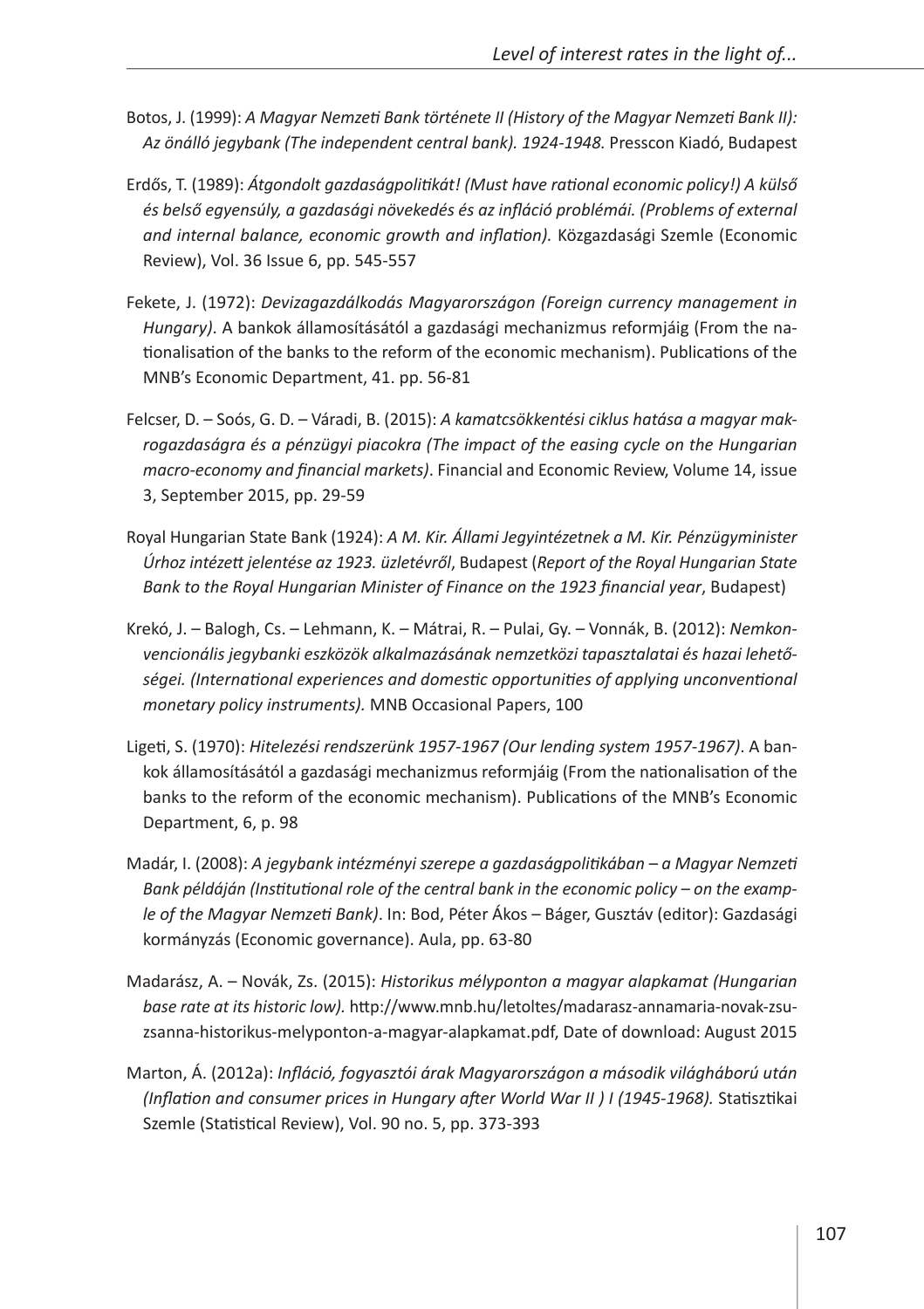- Marton, Á. (2012b): *Infláció, fogyasztói árak Magyarországon a második világháború után (Inflation and consumer prices in Hungary after World War II ) II (1968-2011).* Statisztikai Szemle (Statistical Review), Vol. 90 Issue 6, pp. 479-520
- Matolcsy, Gy. (2015): *Egyensúly és növekedés Konszolidáció és stabilizáció Magyarországon 2010-2014 (Balance and growth – Consolidation and stabilisation in Hungary).* Kairosz Kiadó
- Meznerics, I. (1972): *A szocialista bankok tevékenysége a jogi szabályozás tükrében (Activity of the socialist banks in the light of the statutory regulation)*. A bankok államosításától a gazdasági mechanizmus reformjáig (From the nationalisation of the banks to the reform of the economic mechanism). Publications of the MNB's Economic Department, 41. pp. 30-55
- MNB (1925-1947): Ordinary annual General Meeting of the Magyar Nemzeti Bank (1st ordinary annual meeting on 28 March 1925, 3rd ordinary annual meeting on 7 February 1927, 5th ordinary annual meeting on 4 February 1929, 8th ordinary annual meeting on 1 February 1932, and 21st ordinary annual meeting on 27 March 1947)
- MNB (2000)*: Monetáris politika Magyarországon 2000 (Monetary policy in Hungary 2000)* [https://www.mnb.hu/letoltes/monetaris-politika-magyarorszagon-2000.pdf,](https://www.mnb.hu/letoltes/monetaris-politika-magyarorszagon-2000.pdf) Date of download: August 2015
- MNB (2002): *Monetáris politika Magyarországon (Monetary policy in Hungary), second, revised edition. August 2002* [https://www.mnb.hu/letoltes/monetarispolitika-hu-2002.](https://www.mnb.hu/letoltes/monetarispolitika-hu-2002.pdf) [pdf,](https://www.mnb.hu/letoltes/monetarispolitika-hu-2002.pdf) Date of download: August 2015
- MNB (2006): *Monetáris politika Magyarországon 2006 (Monetary policy in Hungary 2006)* [http://www.mnb.hu/letoltes/monetaris-politika-2006.pdf,](http://www.mnb.hu/letoltes/monetaris-politika-2006.pdf) Date of download: August 2015
- MNB (2008): *Közlemény a forint euroval szembeni ingadozási sávjának az eltörléséről (Notice on the abandoning of the forint-euro fluctuation band)* [https://www3.mnb.hu/moneta](https://www3.mnb.hu/monetaris-politika/a-monetaris-tanacs/kozlemenyek/2008/kozlemeny-a-forint-euroval-szembeni-ingadozasi-savjanak-az-eltorleserol)[ris-politika/a-monetaris-tanacs/kozlemenyek/2008/kozlemeny-a-forint-euroval-szembe](https://www3.mnb.hu/monetaris-politika/a-monetaris-tanacs/kozlemenyek/2008/kozlemeny-a-forint-euroval-szembeni-ingadozasi-savjanak-az-eltorleserol)[ni-ingadozasi-savjanak-az-eltorleserol](https://www3.mnb.hu/monetaris-politika/a-monetaris-tanacs/kozlemenyek/2008/kozlemeny-a-forint-euroval-szembeni-ingadozasi-savjanak-az-eltorleserol), Date of download: September 2015
- MNB (2012): *Monetáris politika Magyarországon 2012 (Monetary policy in Hungary 2012)*  <http://www.mnb.hu/letoltes/monetaris-politika-magyarorszagon-2012.pdf>, Date of download: September 2015
- MNB (2014): *A kétéves kamatcsökkentési ciklus hatásai (Outcomes of the two-year easing cycle).* [http://www.mnb.hu/letoltes/kamatcsokkentesi.pdf,](http://www.mnb.hu/letoltes/kamatcsokkentesi.pdf) Date of download: September 2015